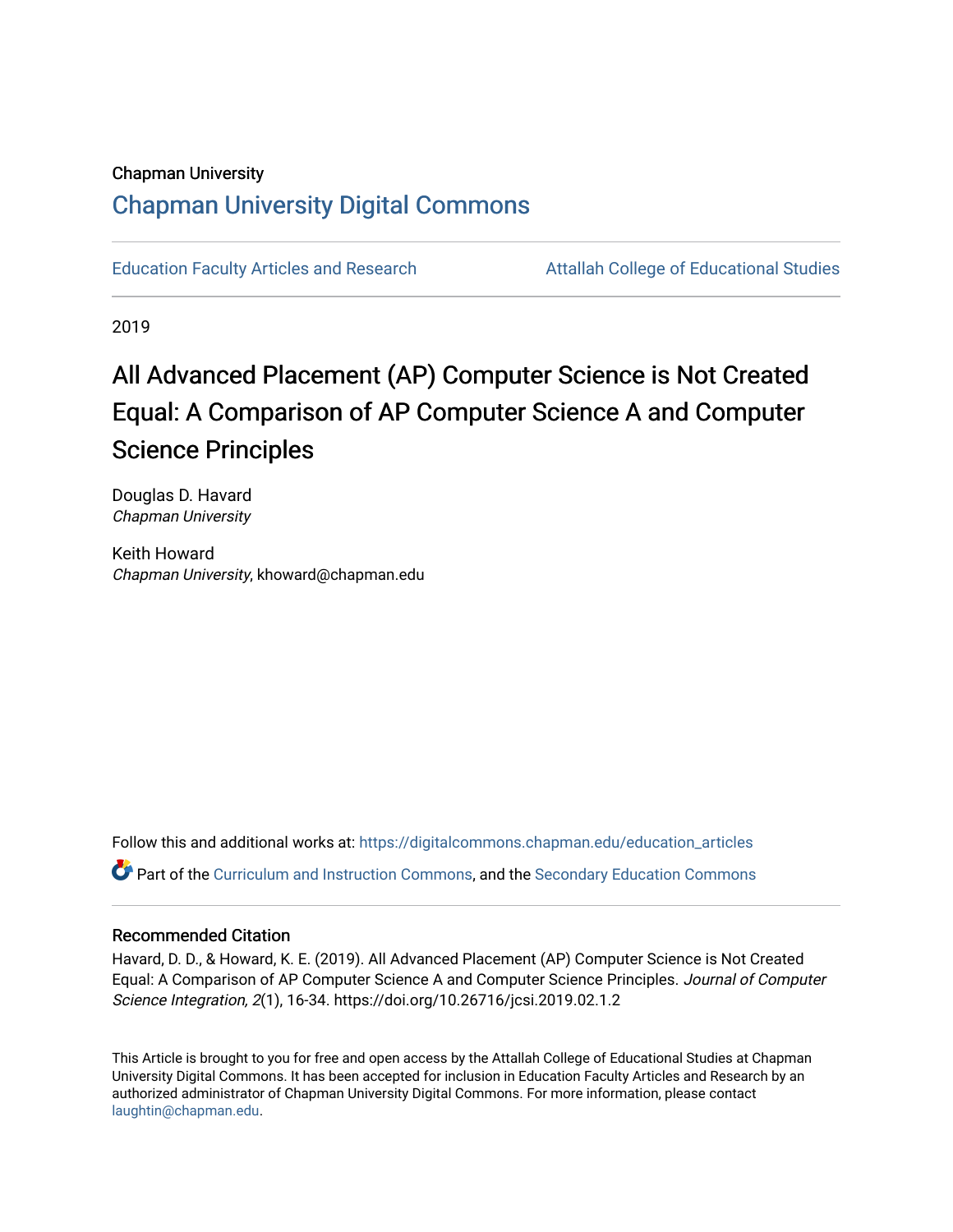# All Advanced Placement (AP) Computer Science is Not Created Equal: A Comparison of AP Computer Science A and Computer Science Principles

## **Comments**

This article was originally published in Journal of Computer Science Integration, volume 2, issue 1, in 2019. [DOI: 10.26716/jcsi.2019.02.1.2](https://doi.org/10.26716/jcsi.2019.02.1.2)

### Creative Commons License



This work is licensed under a [Creative Commons Attribution 4.0 License](https://creativecommons.org/licenses/by/4.0/).

Copyright The authors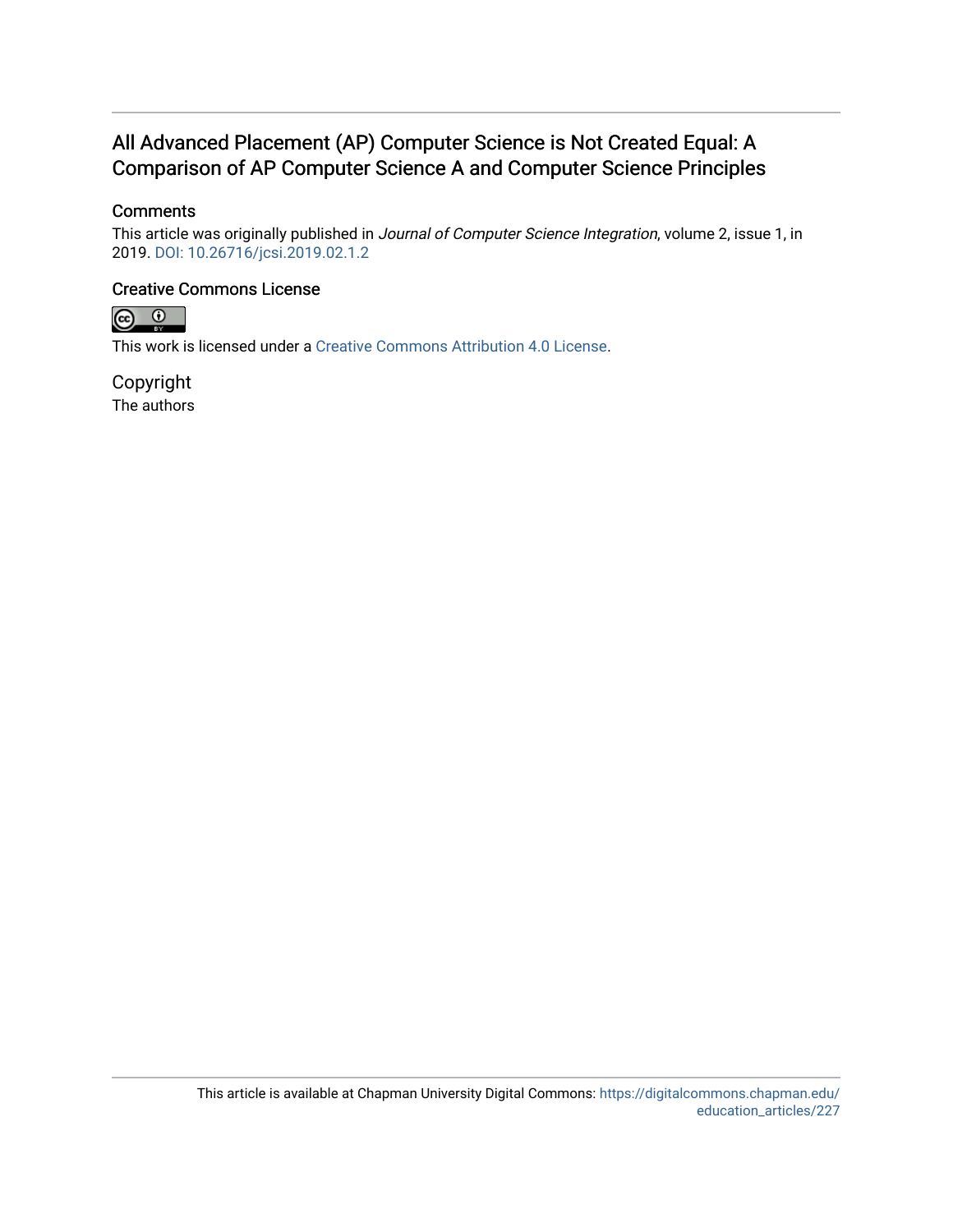# All Advanced Placement (AP) Computer Science is Not Created Equal: A Comparison of AP Computer Science A and Computer Science Principles

In December 2014 the College Board made a seminal announcement, declaring their intention to launch a new Advanced Placement computer science course developed in collaboration with the National Science Foundation (NSF) and designed to be "rigorous, engaging and accessible for all students" (National Science Foundation, 2014). The official launch of AP Computer Science Principles prior to the 2016 academic year marked, for the first time since 2003, a decision by the College Board to either revise or modify their model of computer science preparation for higher education. The reasons for the revision included recent paradigmatic shifts in the methods for, and approaches to, teaching computer science (Cuny, 2015). Computer science as a discipline has a long history of national importance (i.e., as a grounded field for emergent ideas and technologies) and potential for engaging career opportunities. The field, however, has been marked recently by a growing discontinuity in connecting a large population of students with the future careers that are believed to materialize from learning both the foundational and creative aspects of computer science. According to the Bureau of Labor Statistics (2018), computer and information technology occupations are expected to grow by 13% from 2016-2026, 7% faster than the average growth rate of all other occupations.

Careers such as computer and information research science, network architecture, information security analysis, and software development require skills related to both applied programming fundamentals and creative design practices. In step with the Bureau of Labor Statistics, the National Economic Council, Council of Economic Advisors, and the Office of Science and Technology Policy (National Economic Council and Office of Science and Technology Policy, 2015) have suggested that high-quality STEM education and access to STEM programs are the "building blocks of the American innovation ecosystem." Providing access to computer science curriculum for traditionally underrepresented students engages a larger and more sustainable workforce who might not have otherwise had the opportunity for access to these careers. Although the participation rate of AP Computer Science course exams had steadily increased since 2003, including a rate of increase of 22.1% per year on average between 2009-2016 (Howard & Havard, 2019), an ongoing participation gap by race and gender became a concerning trend.

Following the introduction of AP Computer Science Principles in 2016, access to computer science appeared to improve considerably, addressing the intended design goal of accessibility for all students. Comparing the two-year periods before the launch of the new course (2014/15 – 2015/16) and after the launch (2016/17 – 2017/18), there was a 124% increase in the total numbers of students participating in AP computer science course exams. Over that same period, participation increased for females by 150.2%, Hispanics by 171.9%, Blacks by 109.3%, Whites by 99.7%, and Asians by 94.6% (College Board, 2018a, 2018b). Howard and Havard (2019) illustrate that females, Hispanics and Blacks participated in the new Computer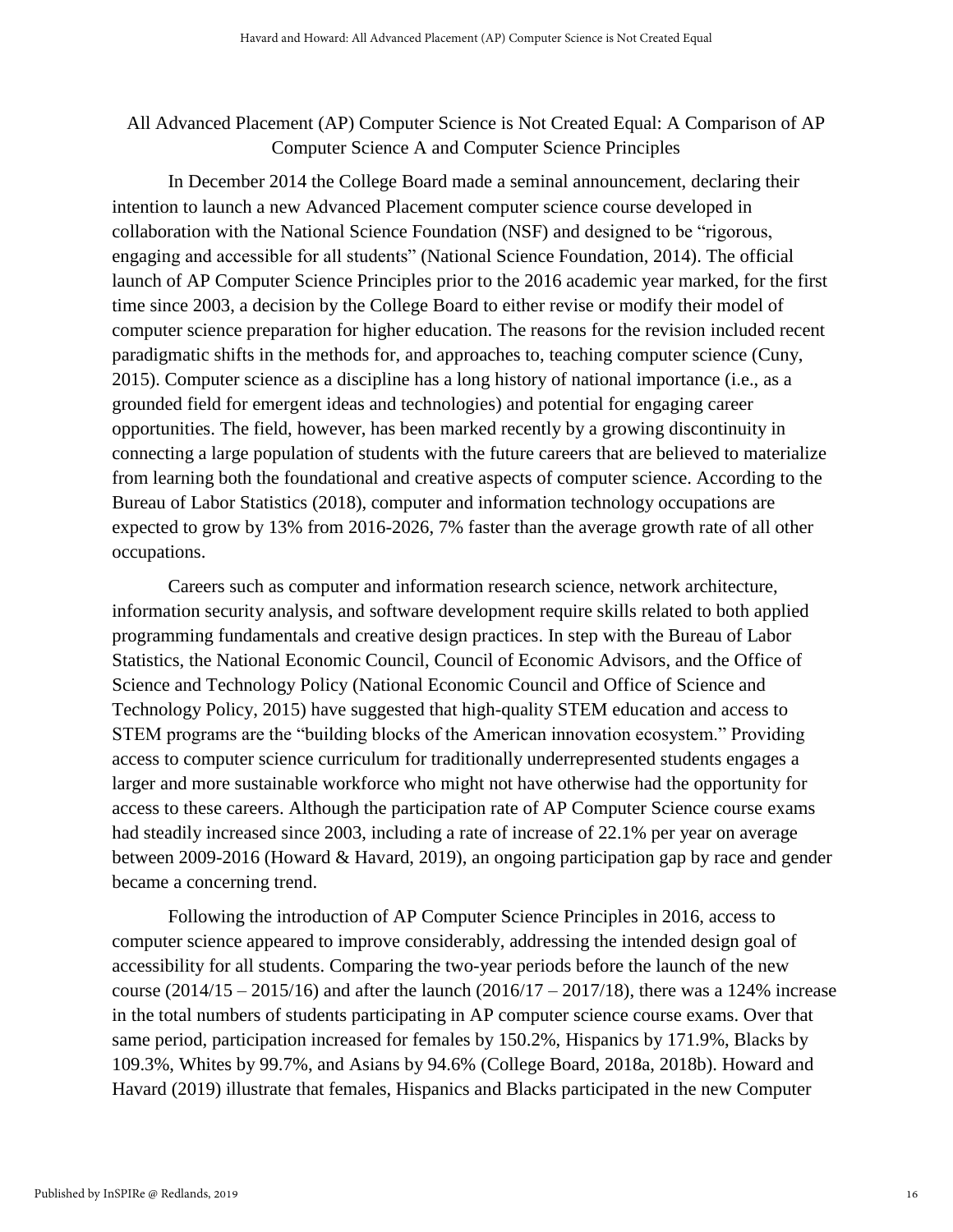Science Principles exam in far greater numbers than they did in the traditional Computer Science A exam, whereas more White and Asian students opted for the traditional exam over the new offering. The comparison between AP Computer Science A and Computer Science Principles exams reveals not only differential levels of diversity in participation, but also an increase in passing scores (3 or above) amongst traditionally underrepresented participants. To fully understand the scope and depth to which these results represent a move forward in the computer science educational landscape at the secondary level, it is worth taking pause before labeling Computer Science Principles as a sweeping success and assessing the second design goal expressed by the NSF. With both courses identified as the equivalent to an introductory computer science course at the post-secondary level, there is value in examining the following question through a historical and structural lens: What is the extent to which both courses compare on a spectrum of "rigor"?

#### **The Influence of "Computational Thinking"**

 The curriculum framework for the new Computer Science Principles course was built around "the concepts and computational thinking practices central to the discipline of computer science…" (College Board, 2017b, p. 6). This paradigmatic approach to computer science education – the practices of computational thinking - has been around for over 50 years, but given its heavy influence on current approaches to computer science instruction in K-12, a brief discussion of its origins will provide some historical context to its recent application. The disciplinary practices and interdisciplinary ways of thinking within the field of computer science first began to enter mainstream academic discourses in the late 1950s. Attributable to spawning a cognitive revolution in the following decade (Miller, 2003, pp. 142-143), computing pioneers such as Alan Perlis sold the wider academic community on the idea that computing could be applied uniquely as a tool in solving many different types of problems from multiple fields. Central to this perspective was viewing computing as a methodology rather than a physical tool (i.e., a practice or approach for performing many different tasks rather than a tool to accomplish one specific task). Perlis used the term *algorithmizing* to explain a larger "theory of computation" by which a problem is generalized into an ordered set of steps (a procedure) for finding its solution (Tedre & Denning, 2016, p. 121). As it began to evolve, this way of thinking was discussed and debated on its merit as a "general-purpose mental tool" and its potential ability to develop higher-order knowledge transfer skills within students (Minsky, 1974). It wasn't until Seymour Papert (1980) conducted a series of seminal studies examining the effects of computers and computer programming on the problem-solving practices of K-12 students that breakthroughs in computing and learning began to evolve into classroom instructional practices.

Papert (1980) bridged theoretical perspectives, educational research, cognitive science, and computer science. In so doing, Papert tapped into more than just a cursory understanding of how students interact with technology through the delivery of information and instruction as a tool. By synthesizing problem solving in mathematics, he sought to understand how students learn through computers. The idea that these students had much to gain, through *procedural*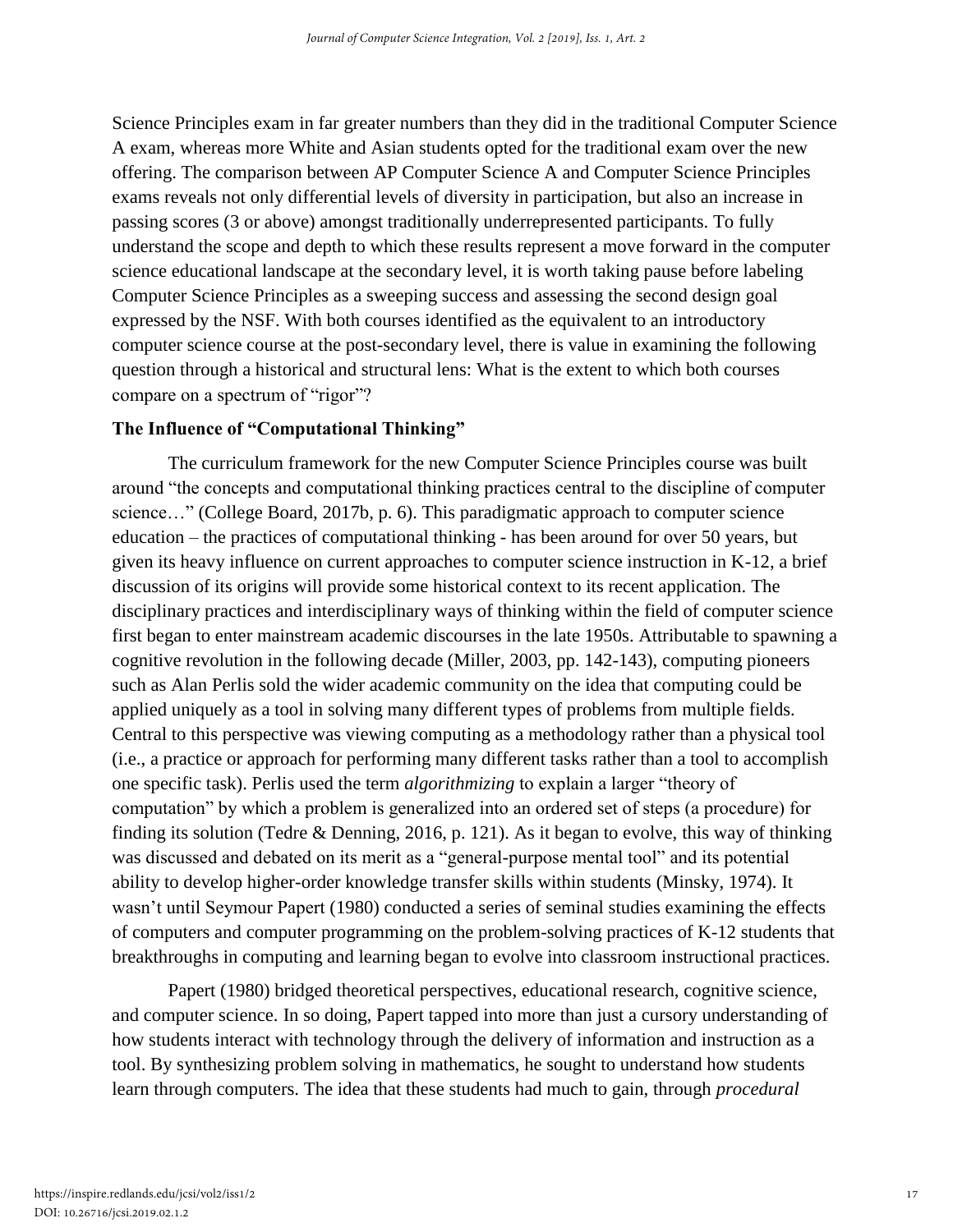*thinking* (i.e., logically in sequences) and by applying heuristic approaches thoughtfully to programming the computer, energized this promising subfield of educational research due to its far-reaching implications. Of the major ideas resulting from this line of research (Papert, 1980, 1996; Papert & Harel, 1991) and observations of student-computer interactions through the "Turtle Geometry" project<sup>1</sup>, a reified set of practices emerged which have played a significant part in the current description of *computational thinking*.

More recently, the concept of computational thinking reemerged through the highly influential work of Jeanette Wing (2006), spurring a renewed attention to the potential benefits of computer science concepts across other disciplines. In her position paper, Wing explored the current state of the field of computer science and considered what the field could become, providing a retrospective on "what it is" versus "what it could achieve." Wing firmly planted a claim for a set of global practices used by computer scientists to solve problems fundamental to all other subject areas. Similar to the application of the Turtle Geometry project by Papert (1980) to cognition and learning through new perspectives of drawing, Wing envisioned computational thinking as an approach to designing problem solutions which transcended geometry and movement. In the process, Wing redirected the scope of the field to reconsider computational thinking as a "universally applicable attitude and skill set everyone, not just computer scientists, would be eager to learn and use." She posited that, as a field of study "[o]ne can major in computer science and go on to a career in medicine, law, business, politics, any type of science or engineering, and even the arts" (p. 35).

Since its re-emergence, computational thinking has become pervasively adopted and employed throughout K-12 education, though not without challenges. Riding alongside the largescale push for prolific Science, Technology, Engineering, and Mathematics (STEM) initiatives, activities, and training opportunities, its popularity had seemingly overreached its operational understanding. Misuses and misunderstandings remain throughout K-12 curricula, particularly because of the loosely defined "habits of mind" stemming from an inconsistent operational definition (Denning, 2017). Since computational thinking was not explicitly defined by Wing (2006), its interpretation varied wildly until undergoing refinement years later (Aho, 2012; Royal Society, 2012; Wing, 2011). As an accepted operational definition, Wing (2011) later clarified, "Computational thinking is the thought process involved in formulating problems and their solutions so that the solutions are represented in a form that can be effectively carried out by an information-processing agent" (p. 1). Although computational thinking remains far reaching, the limits on which this problem-solving approach can be applied to educational contexts is bounded by research in the cognitive sciences. There currently exists no evidence to support prior debates within the field which propose an ability of computational thinking to predict student transfer of learning to new content and between learning contexts (Guzdial, 2008). Denning (2017) posits that computational thinking's primary benefit is to those who "design computations," but asserts that claims of benefits to non-designers have yet to be substantiated (p. 38).

Grover and Pea (2013) mostly acknowledge an agreement between computer science educators and researchers on the following elements of computational thinking as supporting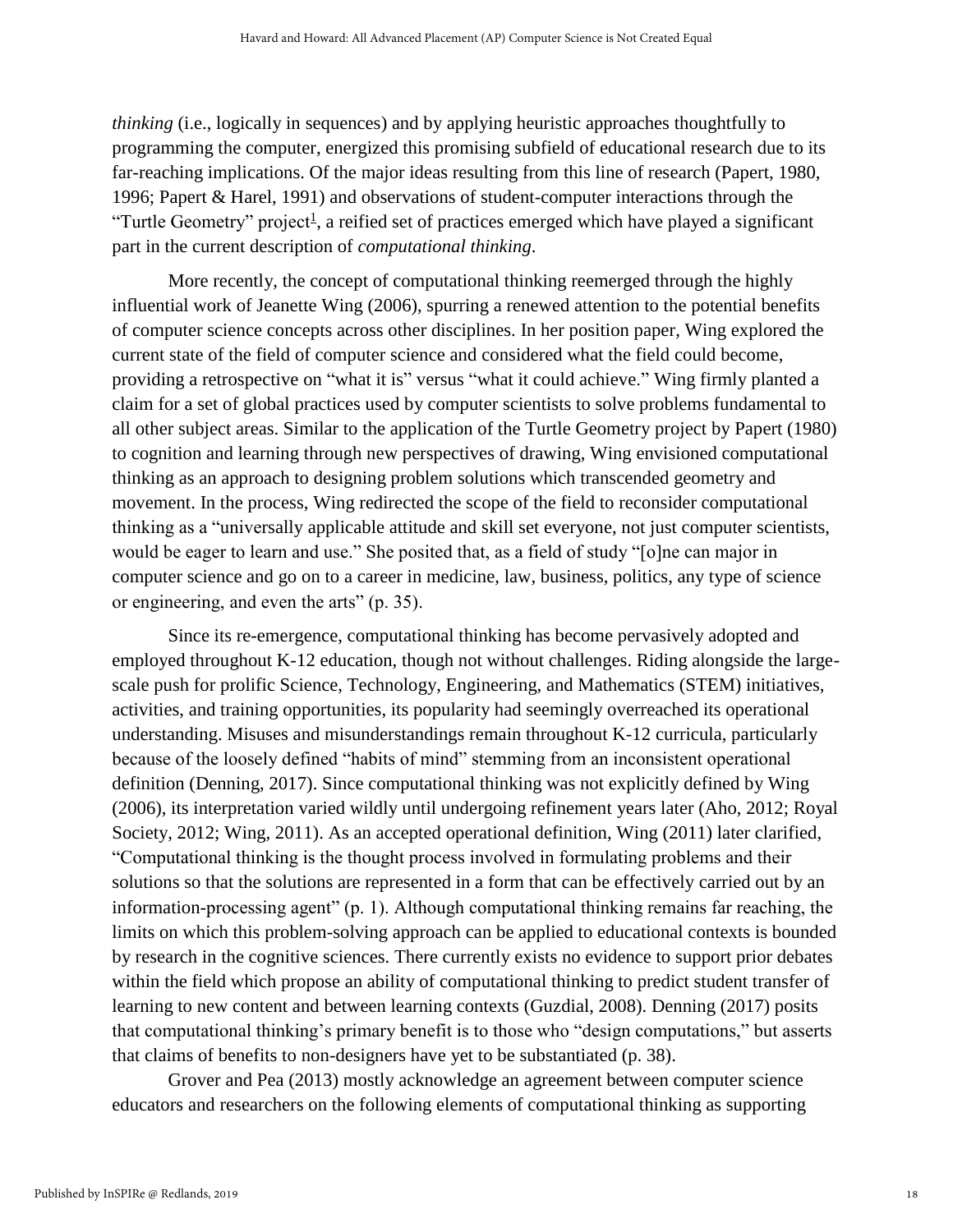student learning and understanding of computational thinking practices or habits of mind: (a) abstractions and pattern generalizations; (b) systematic processing of information; (c) symbol systems and representations; (d) algorithmic notations of flow of control; (e) structured problem decomposition (modularizing); (f) iterative, recursive, and parallel thinking; (g) conditional logic; (h) efficiency and performance constraints; and (i) debugging and systematic error detection (pp. 39-40). What is often confused today when designing curricula that address computational thinking practices is the dissolution of computer programming from computational thinking. Computer programming skills, although distinctive from the general computer science aims, are inseparable from any application of computational thinking. Grover and Pea (2013) challenge the notion that programming is simply a utility in support of computer science when they posit "Programming is not only a fundamental skill of [computer science] and a key tool for supporting the cognitive tasks involved in [computational thinking] but a demonstration of the computational competencies as well" (p. 40).

Since Wing's (2006) article reviving computational thinking, the National Science Foundation and the College Board partnered to develop a course built around a framework supporting new computing methodologies and computational thinking practices. Abstraction and algorithmic thinking, with roots in the seminal discoveries of Papert and Perlis, are central computational thinking practices within this new course – AP Computer Science Principles. Designed using a Universal Design for Learning framework, the course was created around seven "big ideas" in computing which the curriculum framers believed students should be able to articulate and apply to real-world scenarios. These big ideas are (a) creativity, (b) abstraction, (c) data and information, (d) algorithms, (e) programming, (f) the Internet, and (g) global impact. The release of the Computer Science Principles course in 2016 for general offering contrasted with the traditional AP Computer Science A course, which focused primarily on the interpretation and development of programs (logically-situated) using an object-oriented programming framework. The Computer Science A course had been the sole AP computer science course offering since the 2009-10 academic year.

#### **Contrasting Computer Science A and Computer Science Principles**

 The AP Computer Science courses represent the only broadly adopted computer science framework or curriculum in U.S. high schools (Nager & Atkinson, 2016), which are offered throughout grades 9-12 for advanced study of post-secondary computer science concepts and principles. Although both courses are considered the equivalent of an introductory level college computer science course, they vary significantly in their design, scope, and sequence. The traditional Computer Science A course is structured around the paradigm of object-oriented programming in a subset of the Java programming language, teaching students how to solve problems through the development of computational solutions in and around multiple disciplines. This course requires all students to attain some level of proficiency in a designated, high level programming language (Java). Conversely, the Computer Science Principles course was designed to provide flexibility for the educator in choosing between several approaches (e.g., project-based, integrated, or inquiry-focused) for organizing instruction around a programming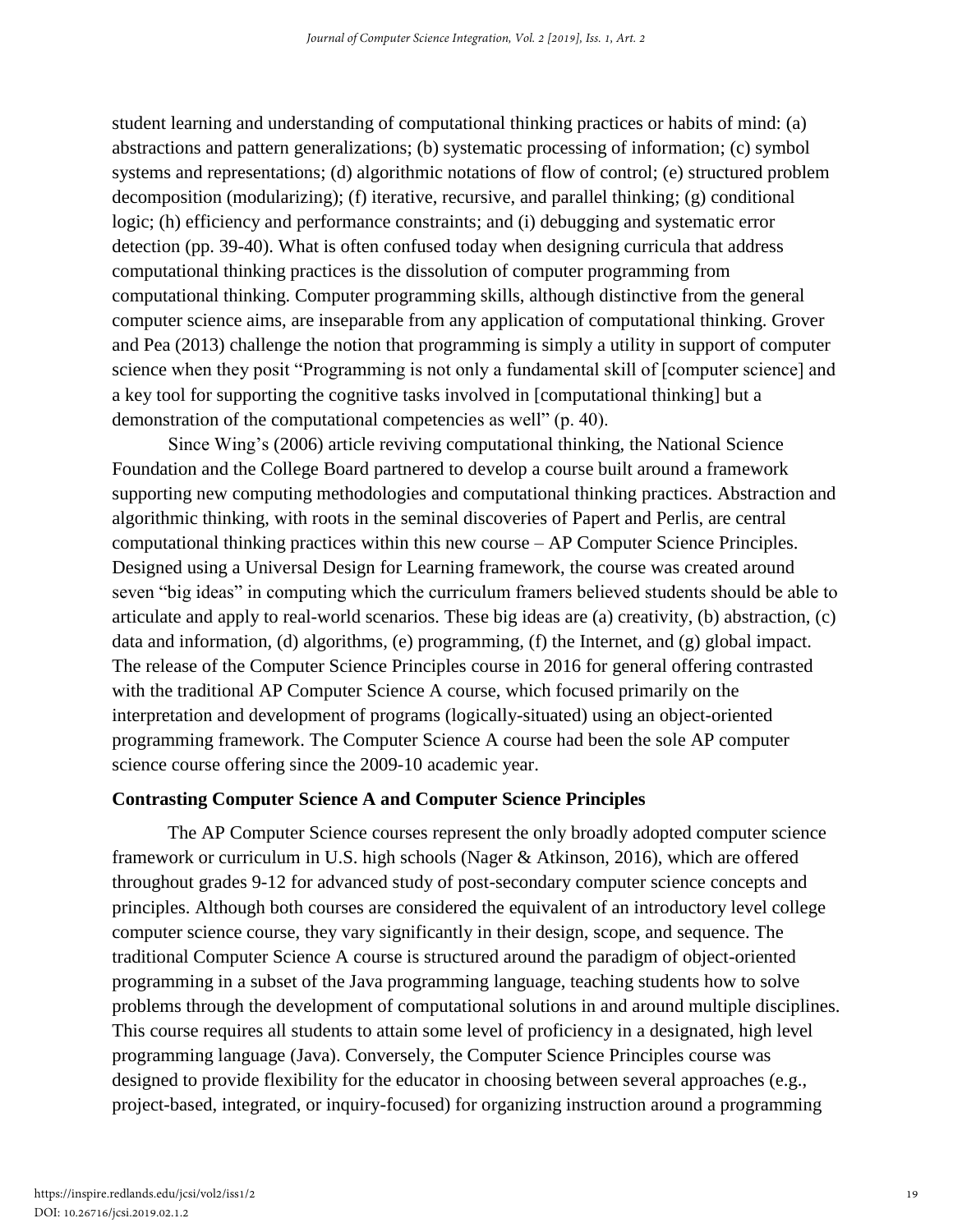language-agnostic set of computational thinking practices and major areas of study (seven big ideas). This course encourages teachers to "select a programming language(s) that is most appropriate for their classroom and that will provide students opportunities to successfully engage with the course content" (College Board, 2017b, p. 38). The Computer Science Principles framework provides a list of 13 different programming languages/platforms that can be considered for use in the course, which include some low-level block-based coding platforms often used in elementary and middle schools (e.g., Scratch, Snap!, and Alice) as well as the object-oriented Java programming language (p. 39).

The overarching goals of the two courses are described differently as well. Computer Science A is described as "intended to serve both as an introductory course for computer science majors and as a course for people who will major in other disciplines and want to be informed citizens in today's technological society" (College Board, 2014, p. 6). By contrast, the Computer Science Principles curriculum is designed such that "students will develop computational thinking skills vital for success across all disciplines…[and] will also develop effective communication and collaboration skills by working individually and collaboratively to solve problems, and will discuss and write about the impacts these solutions could have on their community, society, and the world" (College Board, 2017b, p. 4). These divergent philosophies, a problem-solving (pragmatic) versus human-computing (holistic) foci, have situated the Computer Science Principles course to become one which "aims to broaden participation in the study of computer science" (College Board, 2017a). An overview comparison of the two courses is provided in Table 1.

*AP Exam Components***.** Fundamental to both courses is their multi-dimensional approach to assessing student understanding of the curriculum. With a problem-solving focus, Computer Science A uses a more traditional AP assessment format containing multiple-choice and free response sections, an hour and a half dedicated to each, with each part representing 50% of the final assessment and the end-of-course score. These scores are summed and normalized to a value between 1 (no recommendation) and 5 (extremely well qualified), and recorded as an assessment of the individual students' ability to master the content material of the course. The multiple-choice section contains 40 questions based on the course learning objectives assessing the ability to understand, interpret (trace), and debug code segments. The free response section contains 4 questions focused on the application of the content material to a set of problem preconditions, propelling students to design, synthesize, and apply programming concepts to these problem spaces. Although student scores are determined exclusively through their performance on a three-hour proctored exam, a recently amended laboratory requirement provides students the opportunity to apply and synthesize programming concepts to real-world problem tasks, which is intended to prepare them for similar mental tasks on the free response section of the exam.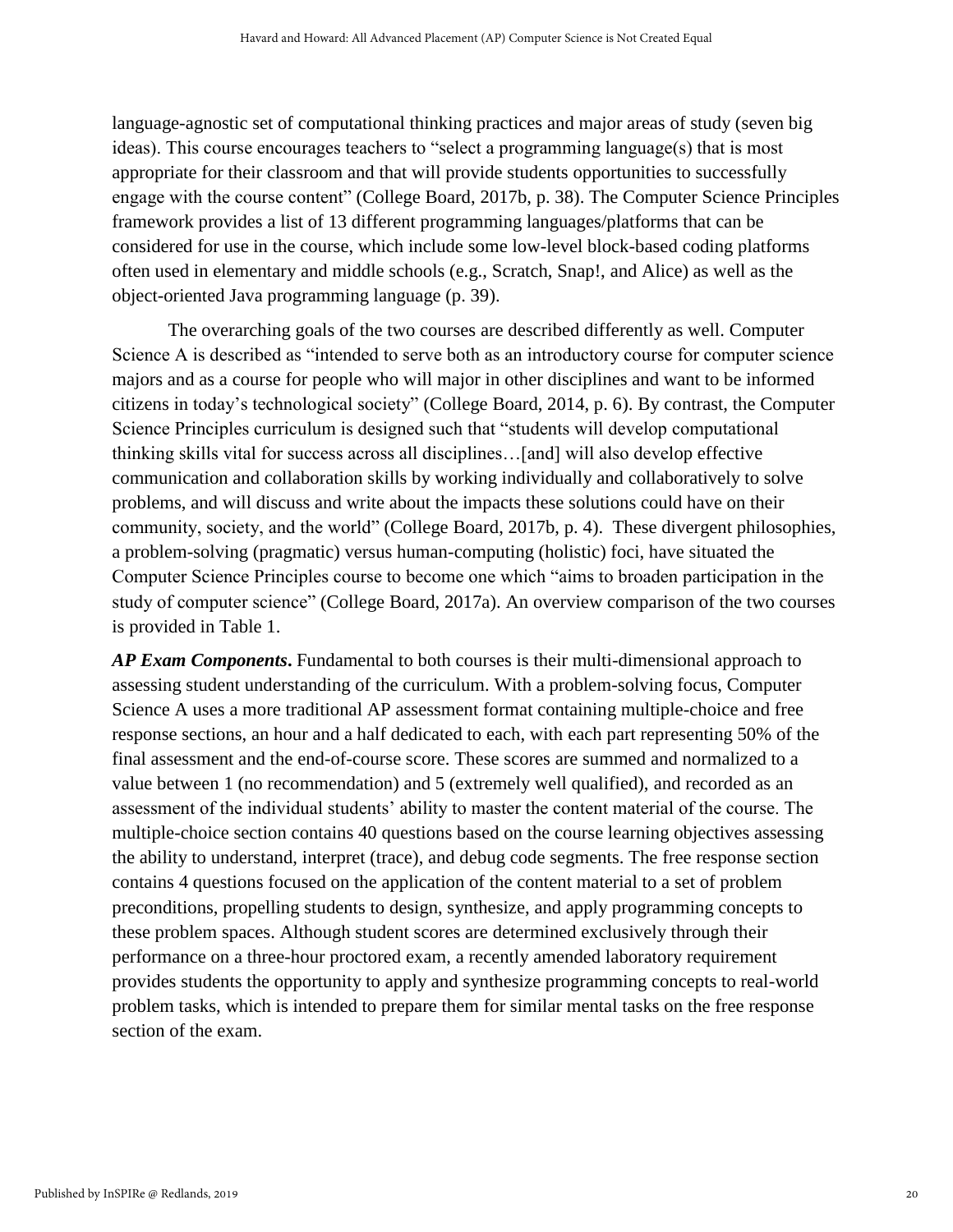#### **Table 1**

| Course                                                | Computer<br>Language | <b>Prerequisites</b>                                                                                      | Lab<br>Requirement                                                        | <b>Computational</b><br>Thinking (CT)<br>Practices <sup>2</sup>                                                                        | Computing<br><b>Principles</b>                                                                                                                           | <b>Assessments</b>                                                                                                       | <b>Assessment</b><br>$(\frac{9}{6}$ /hrs $)^3$ | $CS$ Program <sup>4</sup>                                                                                       |
|-------------------------------------------------------|----------------------|-----------------------------------------------------------------------------------------------------------|---------------------------------------------------------------------------|----------------------------------------------------------------------------------------------------------------------------------------|----------------------------------------------------------------------------------------------------------------------------------------------------------|--------------------------------------------------------------------------------------------------------------------------|------------------------------------------------|-----------------------------------------------------------------------------------------------------------------|
| AP<br>Computer<br><b>Science</b><br><b>Principles</b> | <b>Agnostic</b>      | <b>Completed</b><br><b>Algebra</b><br>(algebraic)<br>functions $\&$<br>problem-<br>solving<br>strategies) | <b>None</b> (see<br>$assessments -$<br>20 hrs of<br>performance<br>tasks) | Abstraction<br>$\bullet$<br><b>Algorithms</b><br>Analyze Data<br><b>Represent Data</b><br>Decomposition<br><b>Testing</b><br>$\bullet$ | • Creativity<br>• Abstraction<br>$\bullet$ Data and<br>Information<br><b>Algorithms</b><br>• Programming<br>The Internet<br>$\bullet$<br>• Global Impact | <b>Explore</b> -<br>Impact of<br>Computing<br>Innovations<br>$Create -$<br>Application to<br>Ideas<br><b>AP CSP Exam</b> | 16/8<br>24/12<br>60/2<br>(MC only)             | "complements"<br>AP Computer<br>Science A as it<br>aims to broaden<br>participation in<br>computer<br>science." |
| AP<br>Computer<br><b>Science A</b>                    | Java                 | <b>Basic</b><br><b>English and</b><br><b>Algebra</b><br>(algebraic<br>functions)                          | 20 hours<br>(hands-on,<br>structured)                                     | Abstraction<br>$\bullet$<br>Algorithms<br>$\bullet$<br>Decomposition<br>Testing<br>Parallelization<br>Simulation                       | • Object oriented<br>programming<br>Program<br>Analysis<br>Data Structures<br>• Operations and<br><b>Algorithms</b><br>Computing in<br>Context           | <b>AP CSA Exam</b>                                                                                                       | 100/3<br>(MC and<br>FR)                        | "focus on<br>computing skills<br>related to<br>programming in<br>Java"                                          |

*Crosswalk of AP Computer Science Curriculum (Overview)*

*Note.* 

<sup>1</sup> Three labs as applications of the content material: Magpie (string methods), Picture (arrays), and Elevens (object-oriented programming)

<sup>2</sup> Computational Thinking practices are assessed using the ISTE Framework (collect data, analyze data, represent data, decomposition, abstraction, algorithms, automation, testing, parallelization, and simulation).

<sup>3</sup> Percentage of the overall CS course AP score (1-5) and the number of in-class/proctored hours to complete the assessment.

<sup>4</sup> AP Computer Science courses may be taken in any order, each course is stand-alone (College Board, 2014; College Board, 2017a).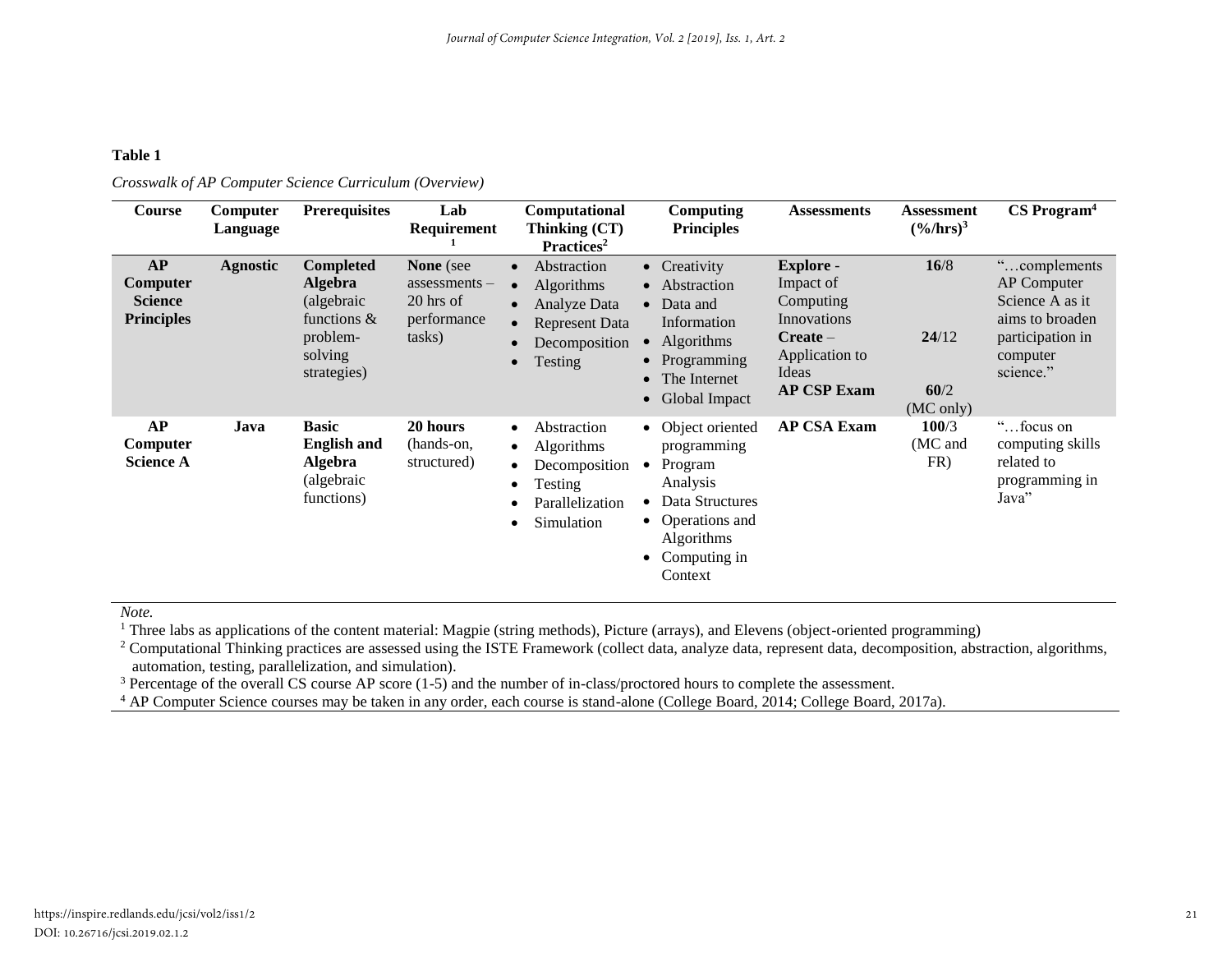By contrast, the Computer Science Principles scoring structure is determined through a combination of in-class performance assessments, totaling 40% of the final score, and a proctored multiple-choice exam (75 questions) representing the final 60% of the score. The multiple-choice exam is focused on the understanding, interpretation, and application of Computer Science Principles concepts. Attributing 40% of the exam's final AP score to a pair of extended in-classroom tasks represents a significant departure from the traditional exam, which bases its final AP score entirely upon performance on the proctored exam. The assessment of programming in the Computer Science Principles course occurs in one of the in-class performance assessments, completed over several days, creating an assessment environment that is less controlled in terms of potential external influences on assessment results. Allowing students to collaborate on the programming task also raises questions as to the level of individual programming proficiency acquired by students who rely too heavily on classmates.

The content assessed on the two AP exams also represents a major potential difference in how performance results may be interpreted. Computer Science A requires students to take an assessment on their understanding of a specific, high level, object-oriented programming language (Java), in a proctored setting. Figure 1 depicts a short snippet of Java code syntax, illustrating the format of the kind of syntax students would need to understand. The Java code represents exactly the same syntax that is used to create commercial software, providing the students with highly transferable technical knowledge should they decide to further pursue programming academically or professionally. Conversely, Computer Science Principles is programming language-agnostic, allowing teachers to decide which language is appropriate for their students. One of the acceptable options teachers may consider, Scratch, is depicted in Figure 2, displaying the same "programming" functionality shown in the Java snippet in Figure 1. A Scratch program can be created by dragging the colored blocks shown in the figure to a linear stack in the order the user wants the actions performed. Students are allowed to "create" a program using the selected platform over several days, and they are encouraged to collaborate on parts of this task.

| import java.util.Scanner;                                                                                                                                                                                                                                                                                                                           |                                                                                                                                                                                                                                |
|-----------------------------------------------------------------------------------------------------------------------------------------------------------------------------------------------------------------------------------------------------------------------------------------------------------------------------------------------------|--------------------------------------------------------------------------------------------------------------------------------------------------------------------------------------------------------------------------------|
| class Main {<br>public static void main(String[] args) {<br>Scanner $\text{in} = \text{new}$ Scanner(System.in);<br>System.out.print("How old are you?: ");<br>$int age = in.nextInt()$ ;<br>if (age $< 16$ ) {<br>System.out.println("Sorry, you are not<br>quite old enough to drive!");<br>else {<br>System.out.println("Yeah! Happy driving!"); | clicked<br>when<br>How old are you? and wait<br>ask<br>if.<br>$\lt$ 16<br>answer<br>$\rightarrow$ then<br>Sorry, you are not quite old enough to drive!<br>for 2 secs<br>say<br>else<br>Yeah! Happy driving! for 2 secs<br>sav |
| Figure 1. Example of Java code developed using                                                                                                                                                                                                                                                                                                      | Figure 2. Example of coding in the block coding platform                                                                                                                                                                       |
| repl.it.                                                                                                                                                                                                                                                                                                                                            | Scratch.                                                                                                                                                                                                                       |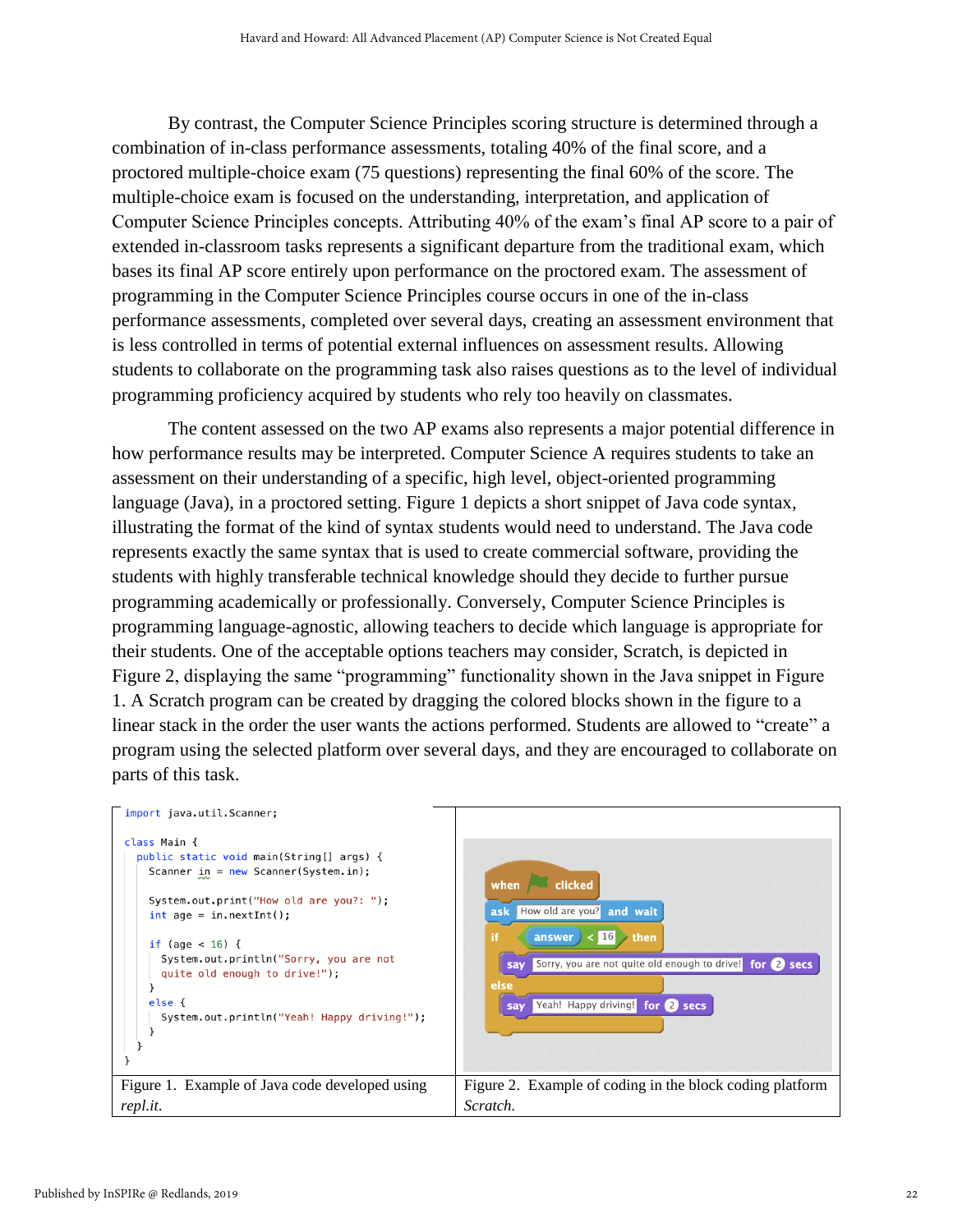This block-coding platform, and others listed as acceptable in Computer Science Principles, are far less transferable due to their simplification and insulation of syntax to facilitate ease of use. Encouraging teachers to use platforms they believe appropriate for their students potentially introduces teacher bias into curriculum design in classrooms where teacher expectations are not high. It also allows minimal investment from teachers in becoming proficient in more complex (and more transferable) object-oriented programming options such as Java.

The in-class tasks scored as part of the AP Computer Science Principles exam are comprised of more than just the programming task. There are two in-class tasks: The "Explore" task (8 class hours) and the "Create" task (12 class hours). Overall, these performance tasks are designed to have students analyze an innovation, describe its impact on people and society, and create a computer program explaining the most "significant aspects" which allow it to run (College Board, 2017b). Through the "Explore" performance task, students choose an innovation (physical computing or non-physical computing) to evaluate by creating a "computational artifact" such as a digital poster and written responses to prompts. Students are "expected to complete the task with minimal assistance from anyone" (p. 108). Within the "Create" performance task, students are required to create a software program around a topic of interest. This program can be created using the language/platform selected as appropriate for the class by the instructor. The program guidelines indicate "You are strongly encouraged to work with another student in your class…It is strongly recommended that a portion of the program involve some form of collaboration with another student in your class, for example, in the planning, designing, or testing (debugging) part of the development process" (p. 113). At the end of the course, the tasks are submitted to the College Board for external scoring. Since the Computer Science Principles performance tasks are completed internally (within the classroom) and assessed for creativity (one of the seven big ideas), it affords a level of flexibility to the educator and student in selecting material that is relevant to the individual; such relevancy is perceived to have previously been a significant barrier to ensuring broad access to the curriculum.

*Course-Specific Curriculum***.** A more detailed look at the differences between the two courses can be seen in Table 2, comparing the big ideas of Computer Science Principles with those of Computer Science A. This qualitative comparison reveals some side-by-side similarities in computational thinking topics such as abstraction, decomposition, and algorithmic thinking. There is a notable disparity in programming content, depth, and application in Computer Science Principles compared with Computer Science A across the big ideas. Much of the Computer Science Principles curriculum is observed to occur outside of the programming space and to a much shallower depth than that of Computer Science A. Computer Science Principles provides a more generalized, conceptual curriculum, situating the big ideas in context but with less programming application. Computer Science A provides an applied approach, with content material almost entirely devoted to its programming application to solving multi-disciplinary problems. It does not advance, nor in some cases cover, the more holistic components of the Computer Science Principles course (i.e., those learning objectives in and around the human-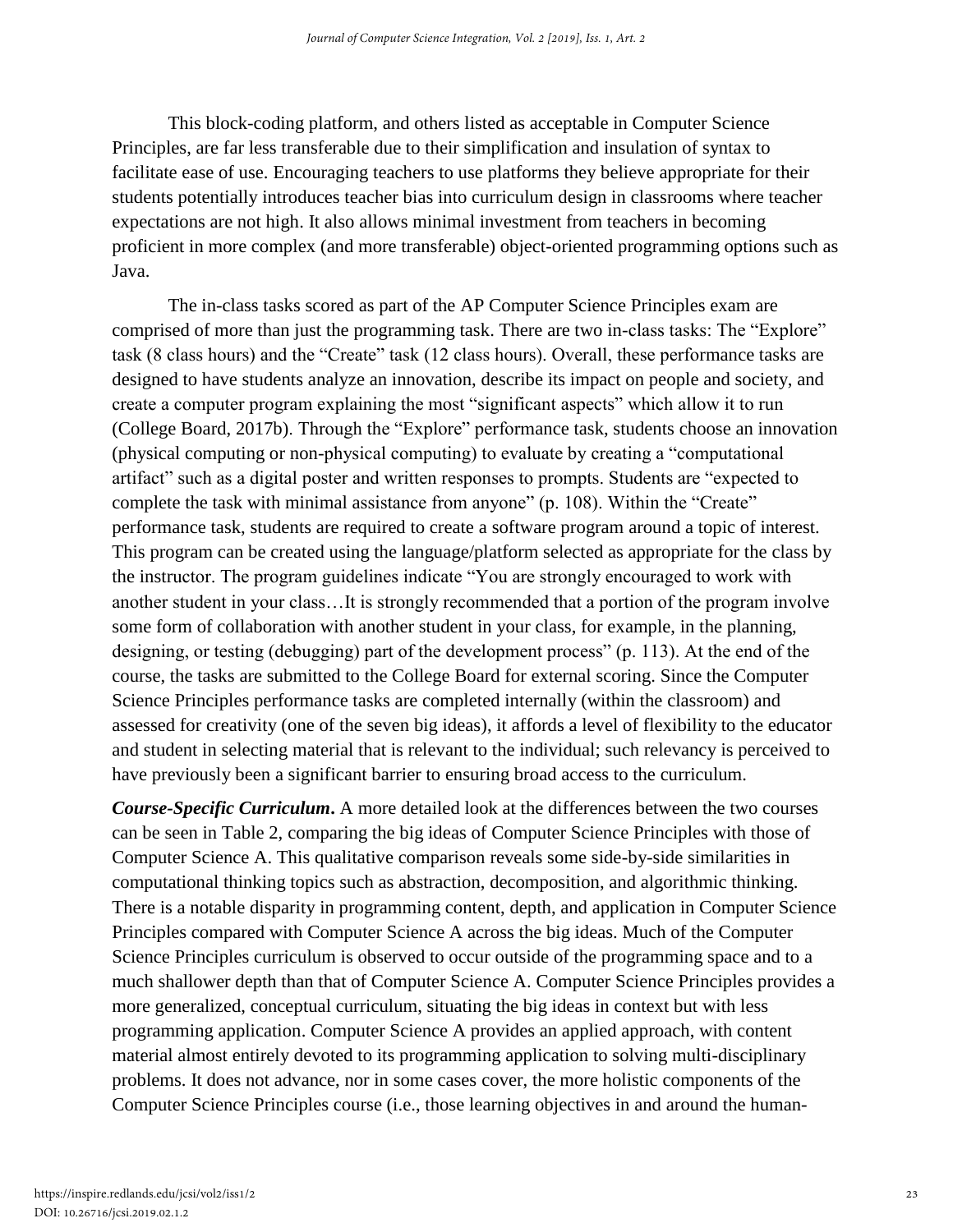**Table 2** *Comparison of Big Idea Applications to Programming (AP CSP and AP CSA)*

| Big Ideas <sup>1</sup>      | <b>AP CSP</b>                                                                                                                                                                                                                                                                                                                                                                                                                                              | In-Programming <sup>2</sup> | <b>AP CSA</b>                                                                                                                                                                                                                                                                                                                                                                                                                                                 | <b>In-Programming</b> |
|-----------------------------|------------------------------------------------------------------------------------------------------------------------------------------------------------------------------------------------------------------------------------------------------------------------------------------------------------------------------------------------------------------------------------------------------------------------------------------------------------|-----------------------------|---------------------------------------------------------------------------------------------------------------------------------------------------------------------------------------------------------------------------------------------------------------------------------------------------------------------------------------------------------------------------------------------------------------------------------------------------------------|-----------------------|
| <b>Creativity</b>           | Focus on the creative development process,<br>tools, and techniques for the creation of digital<br>artifacts (not limited to a program, image,<br>audio, video, presentation, or Web page file).                                                                                                                                                                                                                                                           |                             | Not assessed in the AP CSA curriculum.                                                                                                                                                                                                                                                                                                                                                                                                                        |                       |
| <b>Abstraction</b>          | In-programming abstraction is limited in<br>scope and depth, not to include a discussion of<br>reference parameters. Multiple levels of<br>abstractions are suggested including constants,<br>expressions, statements, procedures, and<br>libraries.                                                                                                                                                                                                       | ✓                           | In-programming abstraction is rigorously<br>applied through an object-orientated<br>programming approach. Students design a<br>class, understand and implement inheritance<br>and composition relationships in the creation of<br>program.                                                                                                                                                                                                                    | ✓                     |
| <b>Data and Information</b> | Methods of information processing and data<br>visualization outside the programming space,<br>extraction of information from data using<br>software (conceptually limited, does not<br>include specific formulas), and analyze the<br>manipulation of data.                                                                                                                                                                                                |                             | In-programming primarily situated within<br>standard data structures seeking the<br>understanding and application of Java class<br>methods, and managing data with 1-D, 2-D<br>arrays and the ArrayList class.                                                                                                                                                                                                                                                | ✓                     |
| <b>Algorithms</b>           | Through the expression and development of<br>an algorithm in a programming language, in-<br>programming learning objectives support<br>solutions to computational problems.<br>Limitations to their uses are also discussed.                                                                                                                                                                                                                               | ✓                           | Focused on operations on data structures,<br>knowledge of the two-standard searching<br>(sequential, binary) and three sorting algorithms<br>(selection, insertion, merge) and how to<br>implement them into a program.                                                                                                                                                                                                                                       | ✓                     |
| Programming                 | A focus on programming for creative<br>expression (human-computer perspective) is<br>mirrored through the "Create" performance<br>assessment. Develop a program (through<br>collaboration) to solve a problem, explain how<br>programs implement algorithms, use<br>abstraction to effectively manage complexity<br>in programs, employ mathematical and logical<br>concepts (basic arithmetic and logic<br>operations), and evaluate program correctness. | $\checkmark$                | A focus on designing a program which can<br>solve a problem (pragmatic perspective) given a<br>set of preconditions or constraints. An<br>extensive overview of object-oriented (and<br>procedural) programming extending beyond<br>basic algorithms and logical operations to their<br>application in data (in multi-dimensional<br>arrays), programming abstractions (inheritance<br>and abstract classes), and evaluation (search<br>and sort algorithms). | ✓                     |
| <b>The Internet</b>         | Characteristics of the internet, its systems, and<br>analysis of concerns such as cybersecurity.                                                                                                                                                                                                                                                                                                                                                           |                             | Not assessed in the AP CSA curriculum.                                                                                                                                                                                                                                                                                                                                                                                                                        |                       |
| <b>Global Impact</b>        | The impact of computing on innovations in<br>other fields, how people participate in the<br>problem-solving process, and the benefits and<br>harmful effects of computing.                                                                                                                                                                                                                                                                                 |                             | The impacts of computing to the Internet,<br>economic and legal impacts of viruses, life-<br>critical applications, and intellectual property.                                                                                                                                                                                                                                                                                                                |                       |

*Note.* 

<sup>1</sup> The seven big ideas from the AP Computer Science Principles curriculum is adopted and applied to AP Computer Science A.

<sup>2</sup> In-programming acknowledges the inclusion of programming tasks/instruction within a big idea.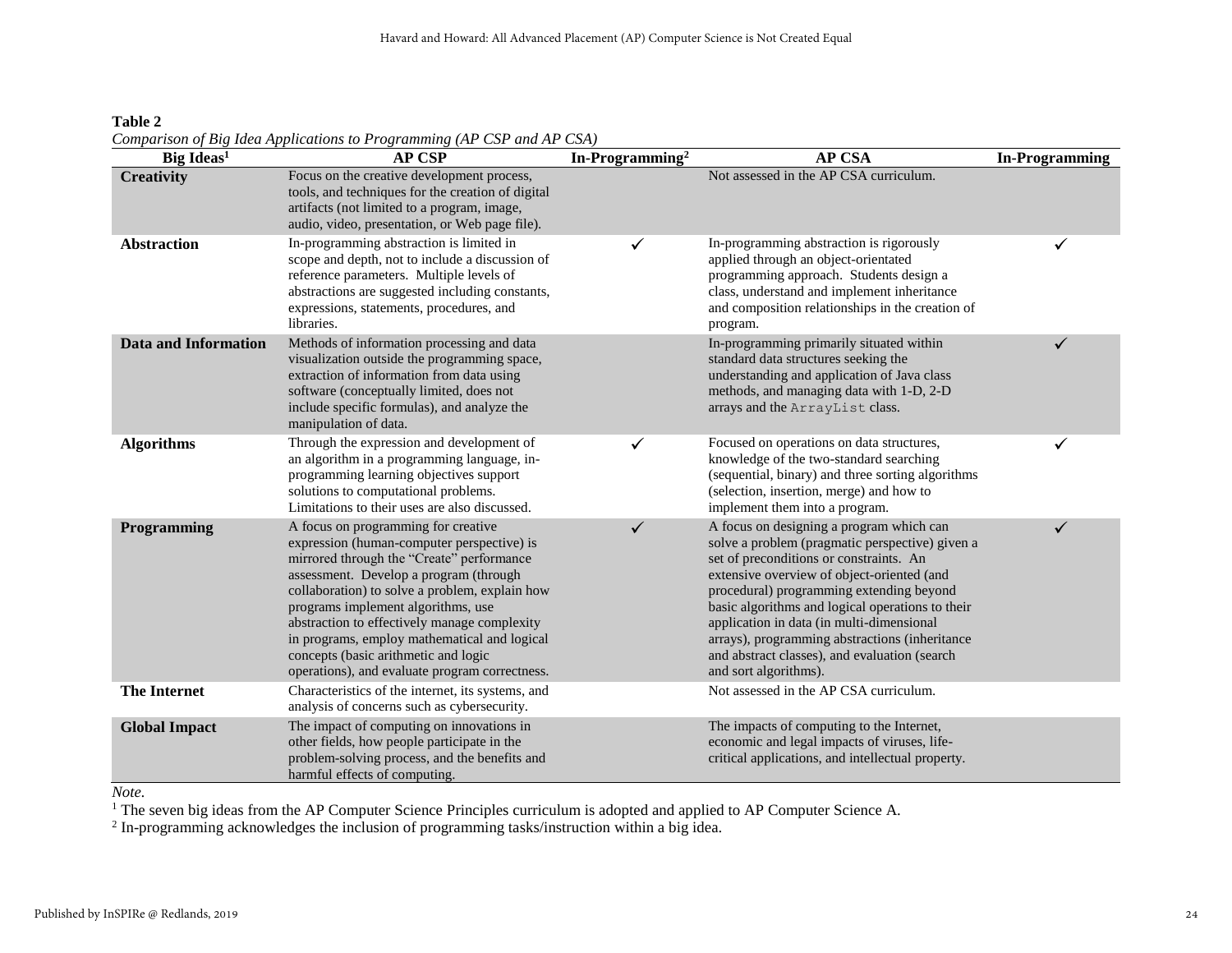computer interface). This dichotomy compels a deeper study into the overall depth of knowledge obtained by students embarking on either Computer Science A or Computer Science Principles.

#### **Method**

#### **Depth of Learning**

Exploring the course curricula in greater detail, Bloom's Revised Taxonomy was employed to evaluate the learning objectives of Computer Science Principles as compared to those of the Computer Science A course. The goal for employing Bloom's Revised Taxonomy was to further compare the courses in terms of student potential depth of knowledge through a well-established cognitive learning tool used prolifically by K-12 educators. As detailed earlier, this revised taxonomy was applied to the learning objectives in the course descriptions (textual in the case of Computer Science A and tabular for Computer Science Principles) producing a "depth of knowledge" score on a cognitive scale of 1 (remember) to 6 (create). For example, Computer Science Principles learning objective 2.2.3 states students will "[i]dentify multiple levels of abstractions that are used when writing programs" (College Board, 2017a). This learning objective, when evaluated using Bloom's Revised Taxonomy, would receive a depth of knowledge score of 1 as "identification" asks students to simply retrieve or recall information stored in long-term memory. Conversely, learning objective 4.2.4 states that students will "Evaluate algorithms analytically and empirically for efficiency, correctness, and clarity" (College Board, 2017b). A learning objective which prompts students to "evaluate," or cognitively make judgements based on a predetermined set of criteria, would receive a score of 5, a higher cognitive task than recall.

#### **Results**

Following the coding and Bloom's taxonomic score determination process for each learning objective, a mean score was codified for each Computer Science course. Table 3 provides an example of this process through a textual analysis of keywords presented in each learning objective. Using the guidelines of the revised taxonomy to determine an average depth of knowledge score, Computer Science Principles curricular material was determined, on average, to fall within a value of 3-4, whereas Computer Science A revealed an average score between 4-5 (see Appendix A for complete results). These results highlight an emphasis of Computer Science Principles on applying knowledge and analyzing information, whereas Computer Science A places a stronger emphasis on analyzing and evaluating. This apparent shift in perspective (from analyzing to evaluating) may be realized through the distribution of scores presented in Figure 1. The differing distributions of the analyzed content along the Bloom continuum highlights a shift in the conceptualized depth of knowledge between the two courses.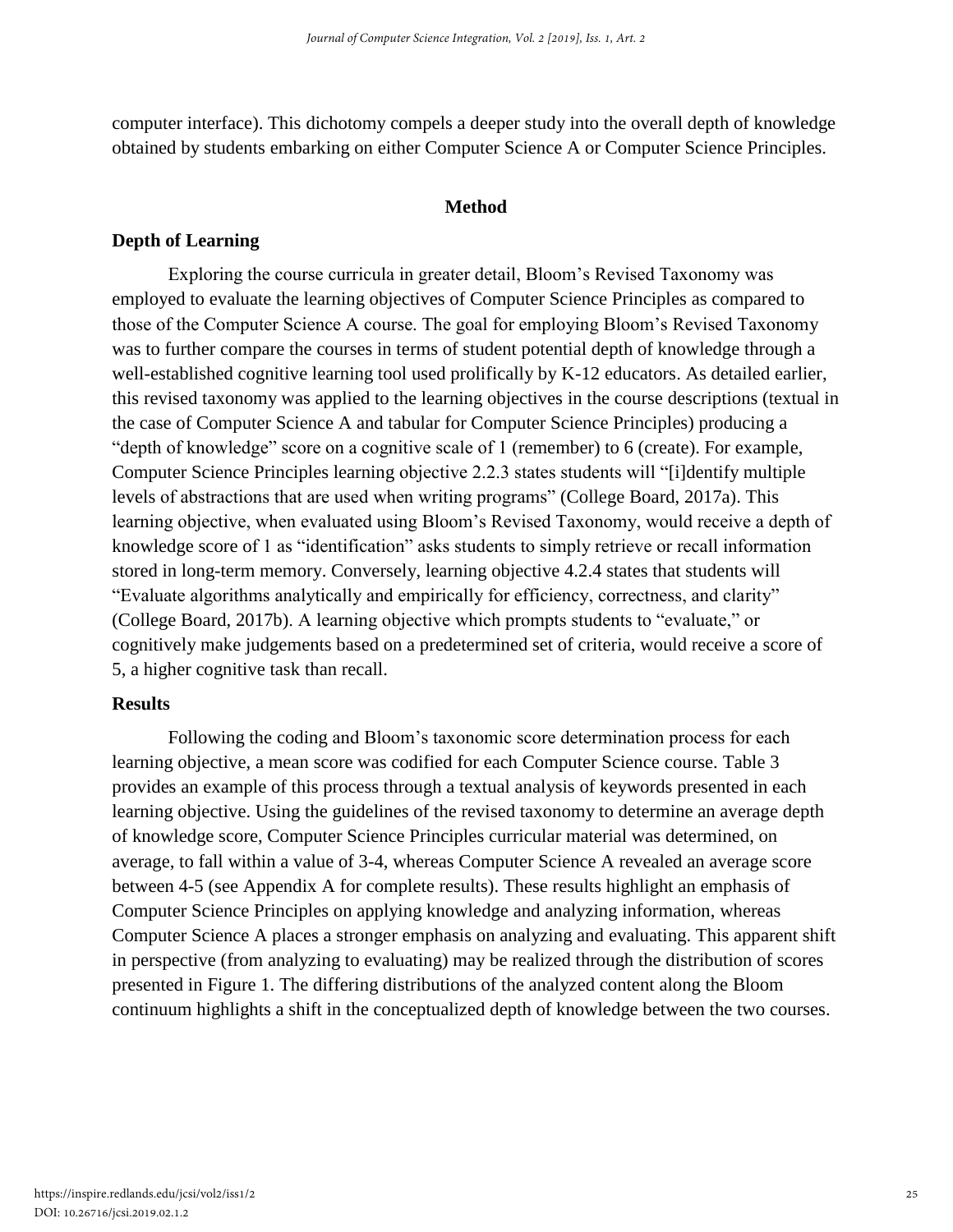Table 3 *Comparison of "Selected" Learning Objectives (AP CSA and AP CSP)*

| Program                                                       | <b>Topic</b><br>Area      | <b>Learning Objective</b>                                                                                                                                                                                                                                                                                                                                                                        | <b>Bloom's Revised Taxonomy</b><br><b>Score</b> |
|---------------------------------------------------------------|---------------------------|--------------------------------------------------------------------------------------------------------------------------------------------------------------------------------------------------------------------------------------------------------------------------------------------------------------------------------------------------------------------------------------------------|-------------------------------------------------|
| <b>AP Computer Science</b><br>Algorithms<br><b>Principles</b> |                           | LO 4.2.4. Evaluate algorithms analytically and empirically for efficiency,<br>correctness, and clarity.                                                                                                                                                                                                                                                                                          | 5                                               |
|                                                               |                           | LO 4.2.3. Explain the existence of undecidable problems in computer<br>science.                                                                                                                                                                                                                                                                                                                  | 2                                               |
|                                                               | Abstraction               | <b>LO 2.2.1.</b> Develop an abstraction when writing a program or creating other<br>computational artifacts.                                                                                                                                                                                                                                                                                     | 6                                               |
|                                                               |                           | LO 2.2.3. Identify multiple level of abstractions that are used when writing<br>programs.                                                                                                                                                                                                                                                                                                        |                                                 |
| <b>AP Computer Science A</b> Program Analysis                 |                           | "Examining and testing programs to determine whether they correctly meet<br>their specifications."<br>III.B. Debugging including error categories, error identification and<br>correction, and evaluating code using techniques (e.g., debugger, output<br>statements, or hand-tracing).<br><b>III.F.</b> Interpret preconditions and postconditions when provided as pseudo                     | 6<br>2                                          |
|                                                               | Program<br>Implementation | code.<br>"The implementation of solutions in the Java programming language<br>reinforces concepts, allows potential solutions to be tested, and encourages<br>discussion of solutions and alternatives."<br>II.A. Statement of solutions in a precise form for evaluation using the<br>following techniques: top-down, bottom-up, object-oriented, encapsulation,<br>and procedural abstraction. | 5                                               |
|                                                               |                           | II.C. Appropriate use of Java library classes and interfaces to solve a<br>problem.                                                                                                                                                                                                                                                                                                              | 3                                               |

*Note*. Key words used in the coding of each learning objective (Bloom's revised taxonomy score of 1-6) is identified by an underline.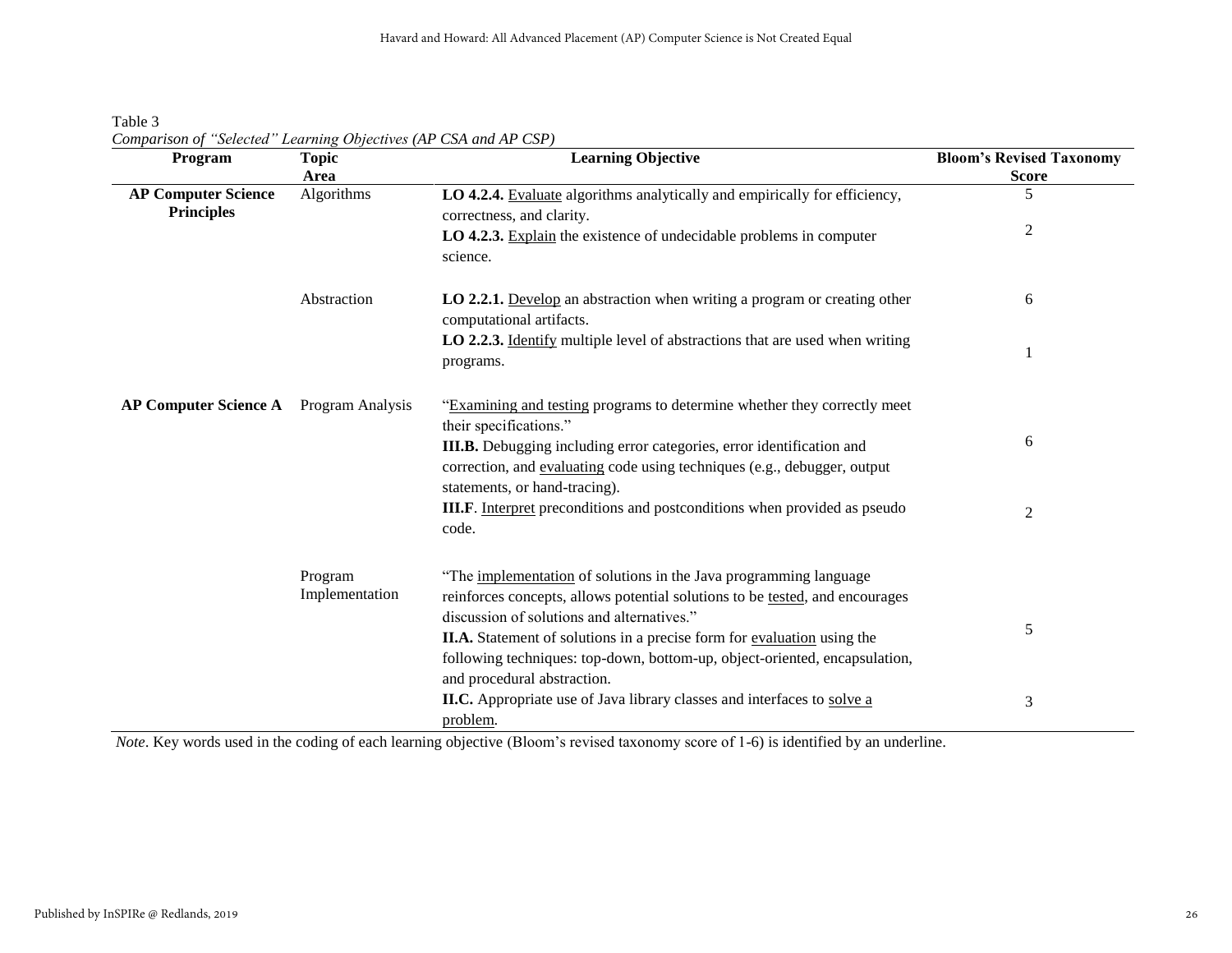

Figure 3

#### **Discussion**

The juxtaposition between both Computer Science Principles and Computer Science A through a depth of understanding analysis is important when considering how far students' exposure to computer science ultimately takes them, both academically and professionally. Given the importance of preparing the next generation of STEM professionals, of particular importance is the level of STEM content preparation being afforded to students in postsecondary education. Given the stark differences between the two AP computer science courses, especially as it relates to how each one approaches the level of depth afforded to learning programming, the results of our analyses reveal a discernible difference in both the depth and foci of the two courses, with Computer Science A being more focused on pragmatic aspects of programming, utilizing a context more easily transferable to more advanced study in computer programming. The Computer Science Principles course was found to be broader in its coverage of the field of computer science, while less focused on the specific skillsets and platforms that could provide the foundation for further and deeper study.

#### **Conclusions**

An in-depth analysis of the activities and assessments associated with the two AP computer science options provides support for the notion of two-tiered preparation, despite both courses being identified as equivalent to introductory college-level courses. Research on changes in participation reveal a significant increase in access to Advanced Placement computer science curricula by traditionally underrepresented groups of students. An in-depth content analysis of rigor (or depth of assessed knowledge), however, has indicated a much different picture.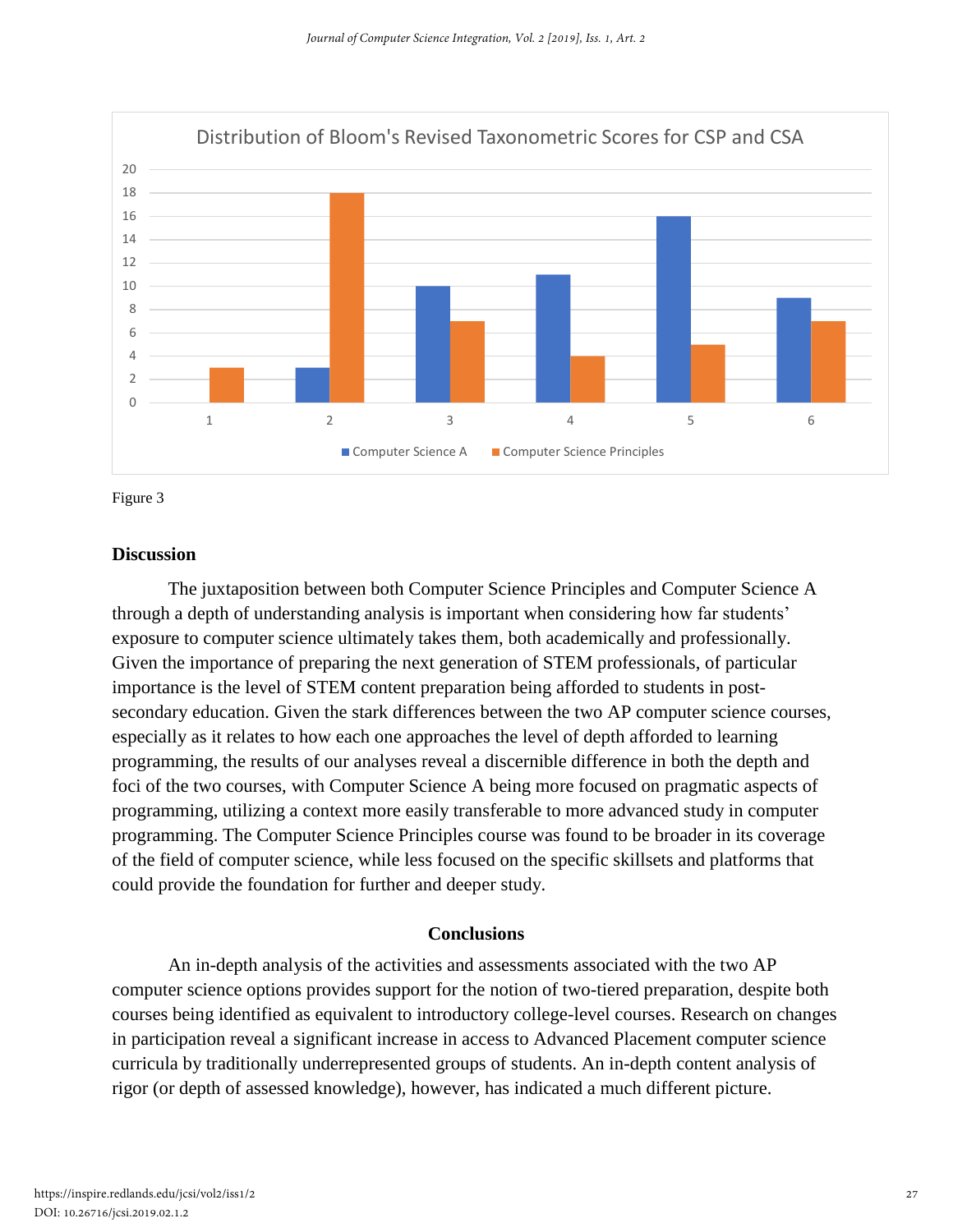Differences in the assessment methods, including the attribution of 40% of the Computer Science Principles score to two tasks completed in the classroom over several days, has resulted in marked differences in the distribution of scores between the two exams (as reported in Howard & Harvard, 2019). Although the in-class assignments are scored by the same subject-matter experts as the traditional exam, allowing students to complete them over several days relinquishes some control over whether the students seek external help between class meetings. The encouragement of collaboration on these tasks further distinguishes Computer Science Principles as computer science "light" in terms of its level of challenge and preparation for students. Furthermore, the content of the two exams is very different in emphases as well. Whereas the Computer Science A course assesses students' ability to design, write, and analyze programs using Java programming language, the Computer Science principles course only requires students to write a program in one of the two in-classroom tasks, completed collaboratively, using a teacher-chosen platform from among a wide range of options in terms of complexity. This raises questions as to how prepared students taking Computer Science Principles are to later succeed in postsecondary STEM majors that lean on programming proficiency, as well as to how much credence postsecondary institutions should place in passing scores on the Computer Science Principles exam.

Given the increasing importance of computer science, and in particular, computer programming as a high-demand and highly technical field, it is imperative that school counselors are aware of the substantive differences in the two AP Computer Science course offerings as they advise their students. For the increasing number of students with prior coding or computer science experience through elementary or middle school curricula, Computer Science A may be the most beneficial option. For students with minimal prior exposure to the field, perhaps both courses in sequence is advisable, provided that both are offered at their schools. It is likewise important for schools and school districts to carefully consider the potential limiting effect of selecting Computer Science Principles as their sole AP Computer Science course offering. In order to ensure equitable opportunities for students to excel in this important field in higher education and in the workplace, having the opportunity to choose the best option for their respective academic and professional paths is critical.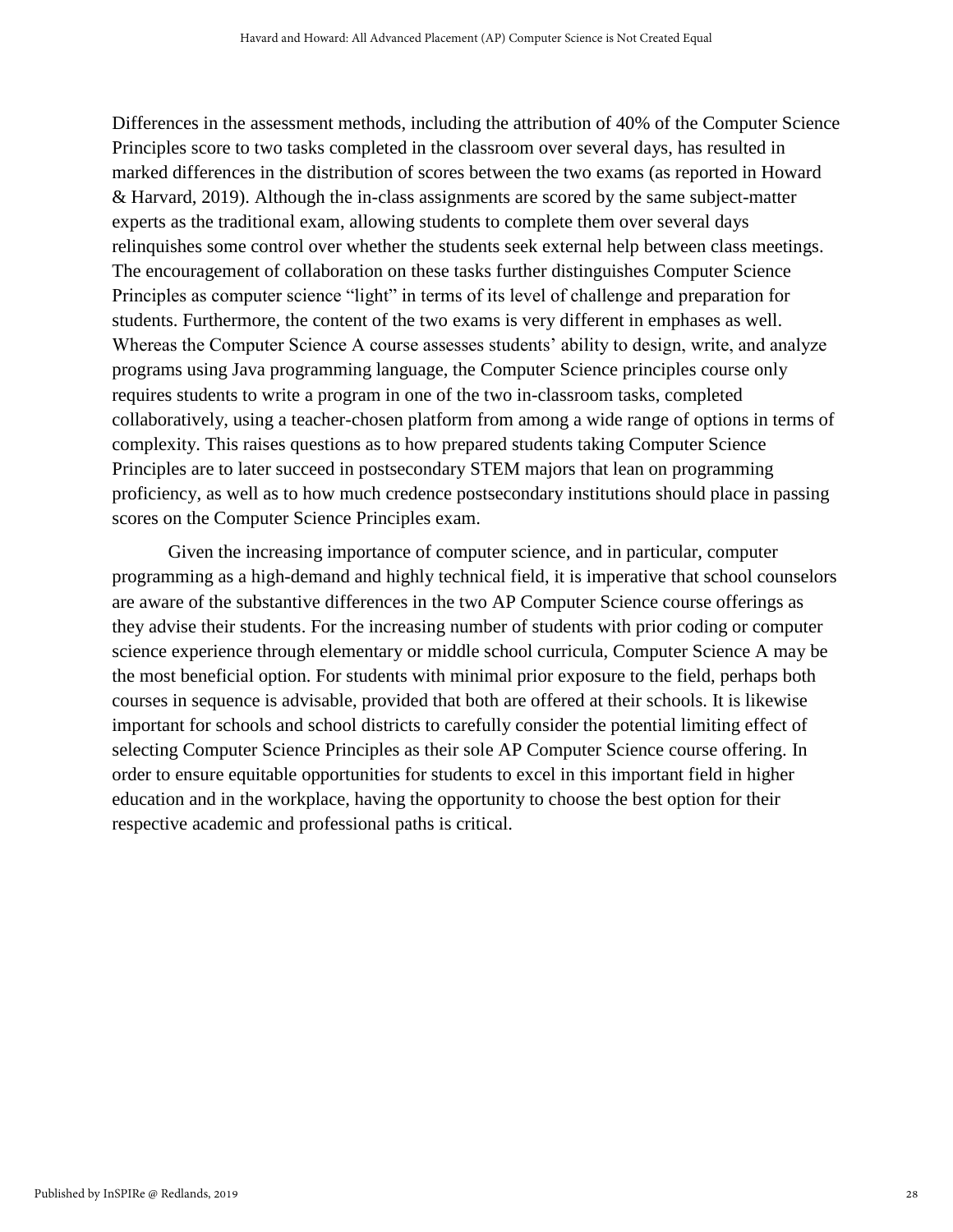#### References

- Aho, A. V. (2012). Computation and computational thinking. *The Computer Journal, 55*(7), 832- 835. https://doi.org/10.1093/comjnl/bxs074
- Bureau of Labor Statistics. (2018). Occupational Outlook Handbook: Computer and Information Technology Occupations. Retrieved from https://www.bls.gov/ooh/computer-andinformation-technology/home.htm
- College Board. (2014). AP Computer Science A course description. Retrieved from https://apcentral.collegeboard.org/pdf/ap-computer-science-a-coursedescription.pdf?course=ap-computer-science-a
- College Board. (2017a). AP® computer science principles. Retrieved from https://apcentral.collegeboard.org/pdf/ap-computer-science-principles-courseoverview.pdf?course=ap-computer-science-principles
- College Board. (2017b). Course and exam description: AP computer science principles. Retrieved from https://apcentral.collegeboard.org/pdf/ap-computer-science-principlescourse-and-exam-description.pdf?course=ap-computer-science-principles
- College Board. (2018a). AP Archived Data. Retrieved from https://research.collegeboard.org/programs/ap/data/archived
- College Board. (2018b). *AP Program Participation and Performance Data 2018*. Retrieved from: https://research.collegeboard.org/programs/ap/data/participation/ap-2018
- Cuny, J. (2015). Transforming K-12 computing education: AP® computer science principles. *ACM Inroads, 6*(4), 58-59. https://doi.org/10.1145/2832916
- Denning, P. J. (2017). Remaining trouble spots with computational thinking. *Communications of the ACM, 60*(6), 33-39. https://doi.org/10.1145/2998438
- Grover, S., & Pea, R. (2013). Computational thinking in K–12: A review of the state of the field. *Educational Researcher, 42*(1), 38-43. https://doi.org/10.3102/0013189X12463051
- Guzdial, M. (2008). Education: Paving the Way for Computational Thinking. *Communications of the ACM, 51*(8), 25-27. https://doi.org/10.1145/1378704.1378713
- Howard, K. E., & Havard, D. D. (2019). Advanced Placement (AP) Computer Science Principles: Searching for Equity in a Two-Tiered Solution to Underrepresentation. *Journal of Computer Science Integration, 2*(1), 1-15. https://doi.org/10.26716/jcsi.2019.02.1.1
- Miller, G. A. (2003). The cognitive revolution: A historical perspective. *Trends in Cognitive Sciences, 7*(3), 141-144. https://doi.org/10.1016/S1364-6613(03)00029-9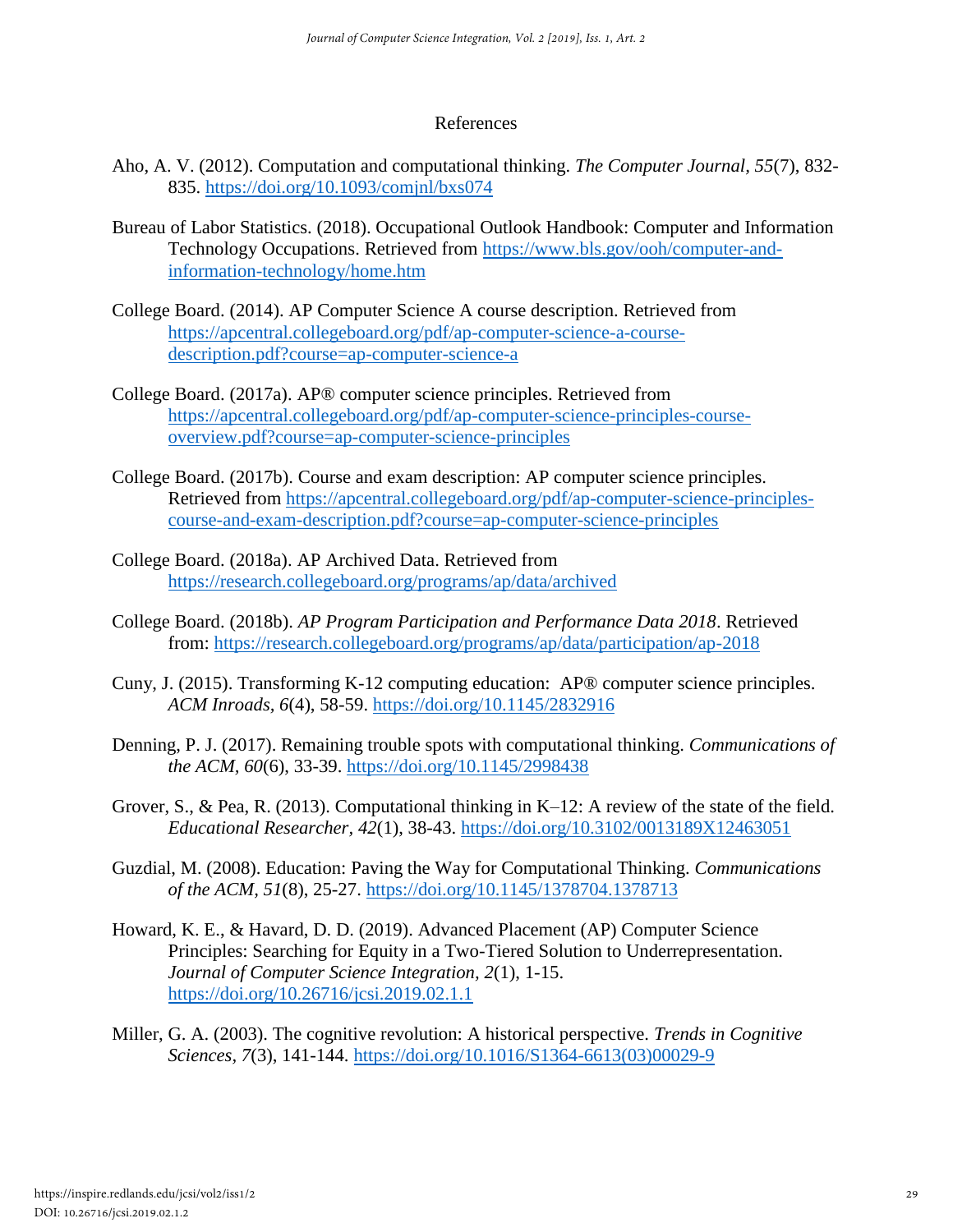- Minsky, M. (1974). A Framework for Representing Knowledge. Retrieved from https://dspace.mit.edu/bitstream/handle/1721.1/6089/AIM-306.pdf?sequence=2
- Nager, A., & Atkinson, D. R. (2016). The Case for Improving U.S. Computer Science Education. *Information Technology & Innovation Foundation*, 1-38.
- National Economic Council and Office of Science and Technology Policy. (2015). *A strategy for American Innovation*. Retrieved from https://obamawhitehouse.archives.gov/sites/default/files/strategy\_for\_american\_innovatio n\_october\_2015.pdf
- National Science Foundation. (2014). College Board launches new AP Computer Science Principles course. Retrieved from https://www.nsf.gov/news/news\_summ.jsp?cntn\_id=133571
- Papert, S. (1980). *Mindstorms: Children, computers, and powerful ideas*. New York, NY: Basic Books, Inc.
- Papert, S. (1996). An exploration in the space of mathematics educations. *International Journal of Computers for Mathematical Learning, 1*(1), 95-123. https://doi.org/10.1007/BF00191473
- Papert, S., & Harel, I. (Eds.). (1991). *Constructionism*. Norwood, NJ: Ablex Publishing Corp.
- Royal Society. (2012). Shut down or restart: The way forward for computing in UK schools. Retrieved from http://royalsociety.org/education/policy/computing-in-schools/report/
- Tedre, M., & Denning, P. J. (2016). *The long quest for computational thinking.* Paper presented at the Proceedings of the 16th Koli Calling International Conference on Computing Education Research, Koli, Finland. https://doi.org/10.1145/2999541.2999542
- Wing, J. M. (2006). Computational thinking. *Communications of the ACM, 49*(3), 33-35.
- Wing, J. M. (2011). Research notebook: Computational thinking—What and why? Retrieved from https://www.cs.cmu.edu/link/research-notebook-computational-thinking-what-andwhy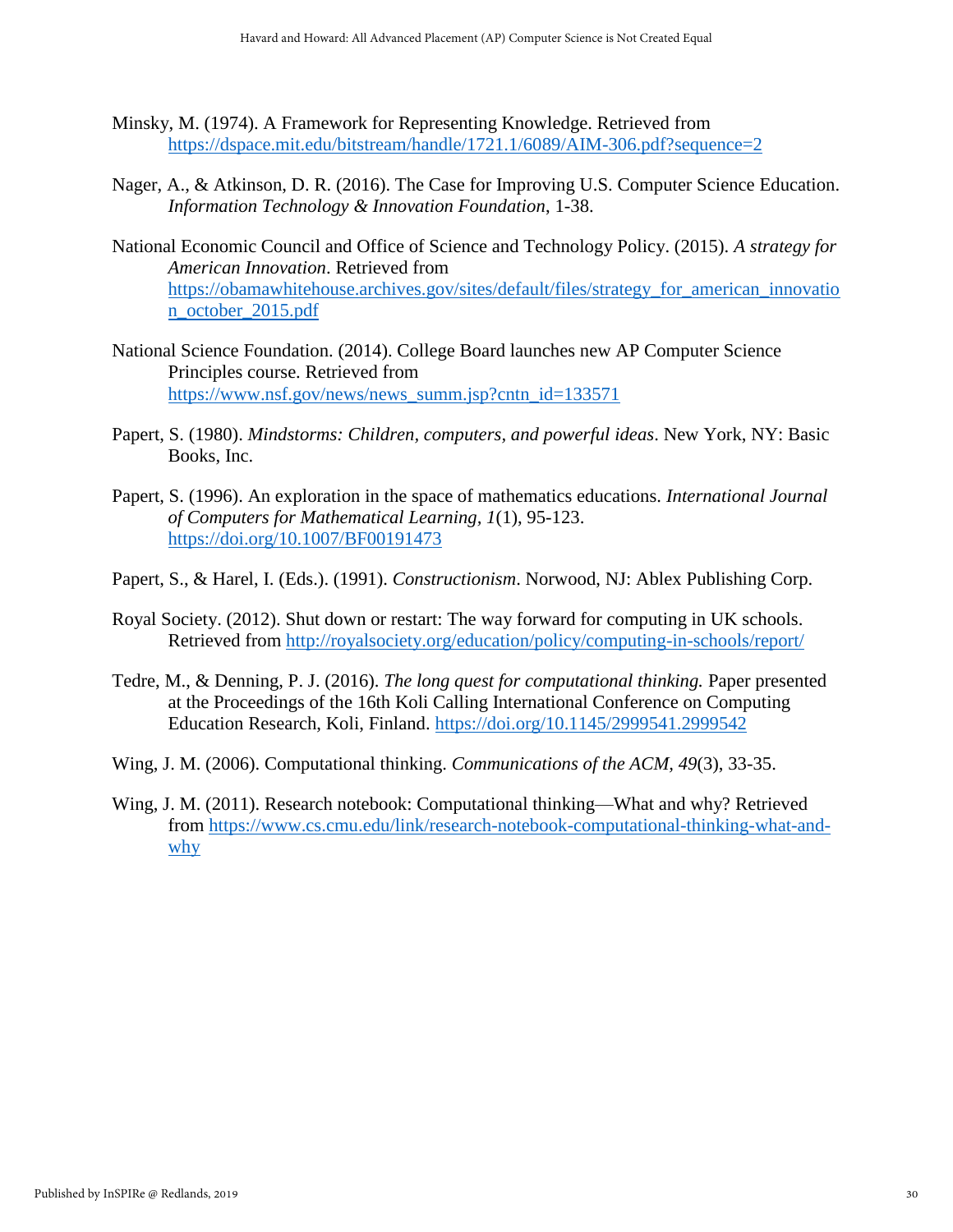# Appendix A

# Depth of Knowledge Course Comparison

A Bloom's Revised Taxonomy was utilized to compare the cognitive depth of knowledge addressed by the course learning objectives for AP Computer Science Principles and AP Computer Science A. Tables A.1 and A.2 detail the course learning objectives with a cognitive score following the revised taxonomy between 1 (remember) and 6 (create).

|    | <b>Big Idea</b>    | <b>Learning Objective</b>                                                                                   | <b>Bloom's Revised</b><br><b>Taxonomy Score</b> |
|----|--------------------|-------------------------------------------------------------------------------------------------------------|-------------------------------------------------|
|    | 1. Creativity      | LO 1.1.1. Apply a creative development process when<br>creating computational artifacts.                    | 3                                               |
|    |                    | LO 1.2.1. Create a computational artifact for creative                                                      | 6                                               |
|    |                    | expression.                                                                                                 |                                                 |
|    |                    | LO 1.2.2. Create a computational artifact using computing                                                   | 6                                               |
|    |                    | tools and techniques to solve a problem.                                                                    |                                                 |
|    |                    | LO 1.2.3. Create a new computational artifact by combining<br>or modifying existing artifacts.              | 6                                               |
|    |                    | LO 1.2.4. Collaborate in the creation of computational<br>artifacts.                                        | 5                                               |
|    |                    | LO 1.2.5. Analyze the correctness, usability, functionality,<br>and suitability of computational artifacts. | 4                                               |
|    |                    | LO 1.3.1. Use computing tools and techniques for creative<br>expression.                                    | 3                                               |
|    |                    |                                                                                                             |                                                 |
| 2. | Abstraction        | LO 2.1.1. Describe the variety of abstractions used to<br>represent data.                                   | 2                                               |
|    |                    | LO 2.1.2. Explain how binary sequences are used to                                                          | $\mathbf{2}$                                    |
|    |                    | represent digital data.                                                                                     |                                                 |
|    |                    | LO 2.2.1. Develop an abstraction when writing a program or<br>creating other computational artifacts.       | 6                                               |
|    |                    | LO 2.2.2. Use multiple levels of abstraction to write                                                       | 3                                               |
|    |                    | programs.                                                                                                   |                                                 |
|    |                    | LO 2.2.3. Identify multiple level of abstractions that are used                                             | 1                                               |
|    |                    | when writing programs.<br>LO 2.3.1. Use models and simulations to represent                                 | 3                                               |
|    |                    | phenomena.                                                                                                  |                                                 |
|    |                    | LO 2.3.2. Use models and simulations to formulate, refine,<br>and test hypotheses.                          | 3                                               |
|    |                    |                                                                                                             |                                                 |
| 3. | Data and           | LO 3.1.1. Find patters and test hypothesis about digitally                                                  | 4                                               |
|    | <b>Information</b> | processed information to gain insight and knowledge.                                                        |                                                 |
|    |                    | LO 3.1.2. Collaborate when processing information to gain<br>insight and knowledge.                         | 2                                               |
|    |                    | LO 3.1.3. Explain the insight and knowledge gained from                                                     | $\mathfrak{2}$                                  |
|    |                    | digitally processed data by using appropriate visualizations,                                               |                                                 |
|    |                    | notations, and precise language.<br>LO 3.2.1. Extract information from data to discover and                 | 2                                               |
|    |                    | explain connections or trends.                                                                              |                                                 |

**Table A1**. Computer Science Principles Framework and Depth of Knowledge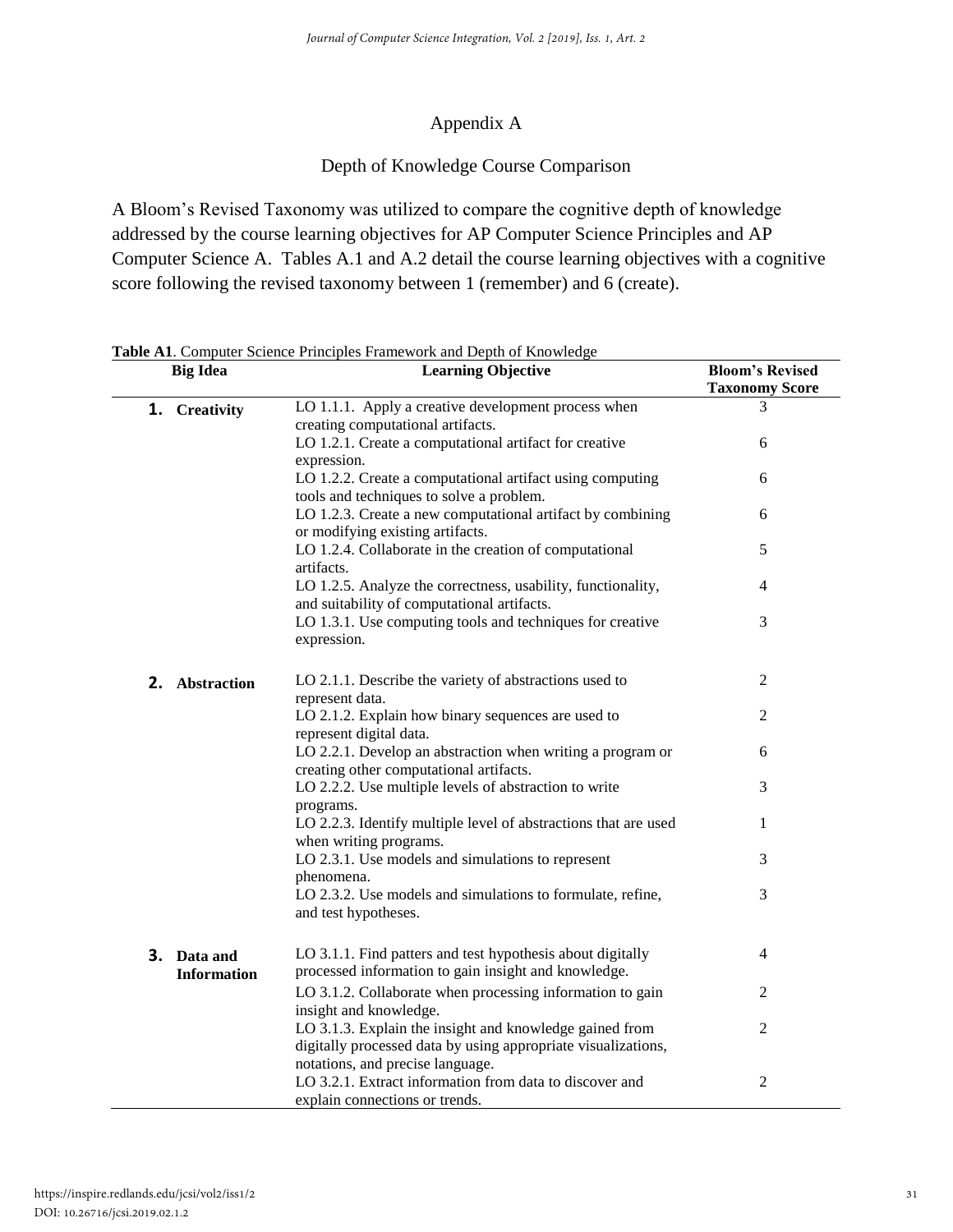|                            | LO 3.2.2. Determine how large data sets impact the use of<br>computational processes to discover information and<br>knowledge.                    | $\overline{c}$ |
|----------------------------|---------------------------------------------------------------------------------------------------------------------------------------------------|----------------|
|                            | LO 3.3.1. Analyze how data representation, storage, security,<br>and transmission of data involve computational manipulation<br>of information.   | 4              |
| <b>Algorithms</b><br>4.    | LO 4.1.1. Develop an algorithm for implementation in a<br>program.                                                                                | 6              |
|                            | LO 4.1.2. Express an algorithm in a language.                                                                                                     | 2              |
|                            | LO 4.2.1. Explain the difference between algorithms that run<br>in a reasonable time and those that do not run in a reasonable<br>time.           | $\mathfrak{2}$ |
|                            | LO 4.2.2. Explain the difference between solvable and<br>unsolvable problems in computer science.                                                 | 2              |
|                            | LO 4.2.3. Explain the existence of undecidable problems in<br>computer science.                                                                   | 2              |
|                            | LO 4.2.4. Evaluate algorithms analytically and empirically<br>for efficiency, correctness, and clarity.                                           | 5              |
| <b>5.</b> Programming      | LO 5.1.1. Develop a program for creative expression, to<br>satisfy personal curiosity, or to create new knowledge.                                | 6              |
|                            | LO 5.1.2. Develop a correct program to solve problems.                                                                                            | 6              |
|                            | LO 5.1.3. Collaborate to develop program.                                                                                                         | 5              |
|                            | LO 5.2.1. Explain how programs implement algorithms.                                                                                              | $\mathfrak{2}$ |
|                            | LO 5.3.1. Use abstraction to manage complexity in<br>programs.                                                                                    | 3              |
|                            | LO 5.4.1. Evaluate the correctness of a program.                                                                                                  | $\overline{c}$ |
|                            | LO 5.5.1. Employ appropriate mathematical and logical<br>concepts in programming.                                                                 | 3              |
| 6.<br><b>The Internet</b>  | LO 6.1.1. Explain the abstractions in the Internet and how<br>the Internet functions.                                                             | 2              |
|                            | LO 6.2.1. Explain characteristics of the internet and the<br>systems built on it.                                                                 | 2              |
|                            | LO 6.2.2. Explain how the characteristics of the Internet<br>influence the systems built on it.                                                   | $\overline{c}$ |
|                            | LO 6.3.1. Identify existing cybersecurity concerns and<br>potential options to address these issues with Internet and the<br>systems built on it. | $\mathbf{1}$   |
| <b>Global Impact</b><br>7. | LO 7.1.1. Explain how computing innovations affect<br>communication, interaction, and cognition.                                                  | $\overline{2}$ |
|                            | LO 7.1.2. Explain how people participate in a problem-<br>solving process that 4 scales.                                                          | $\overline{2}$ |
|                            | LO 7.2.1. Explain how computing has impacted innovation<br>in other fields.                                                                       | $\overline{2}$ |
|                            | LO 7.3.1. Analyze the beneficial and harmful effects of<br>computing.                                                                             | 4              |
|                            | LO 7.4.1. Explain connections between computing and real-<br>world contexts, including economic, social, and cultural<br>contexts.                | 2              |
|                            | LO 7.5.1. Access, manage, and attribute information using<br>effective strategies.                                                                | 1              |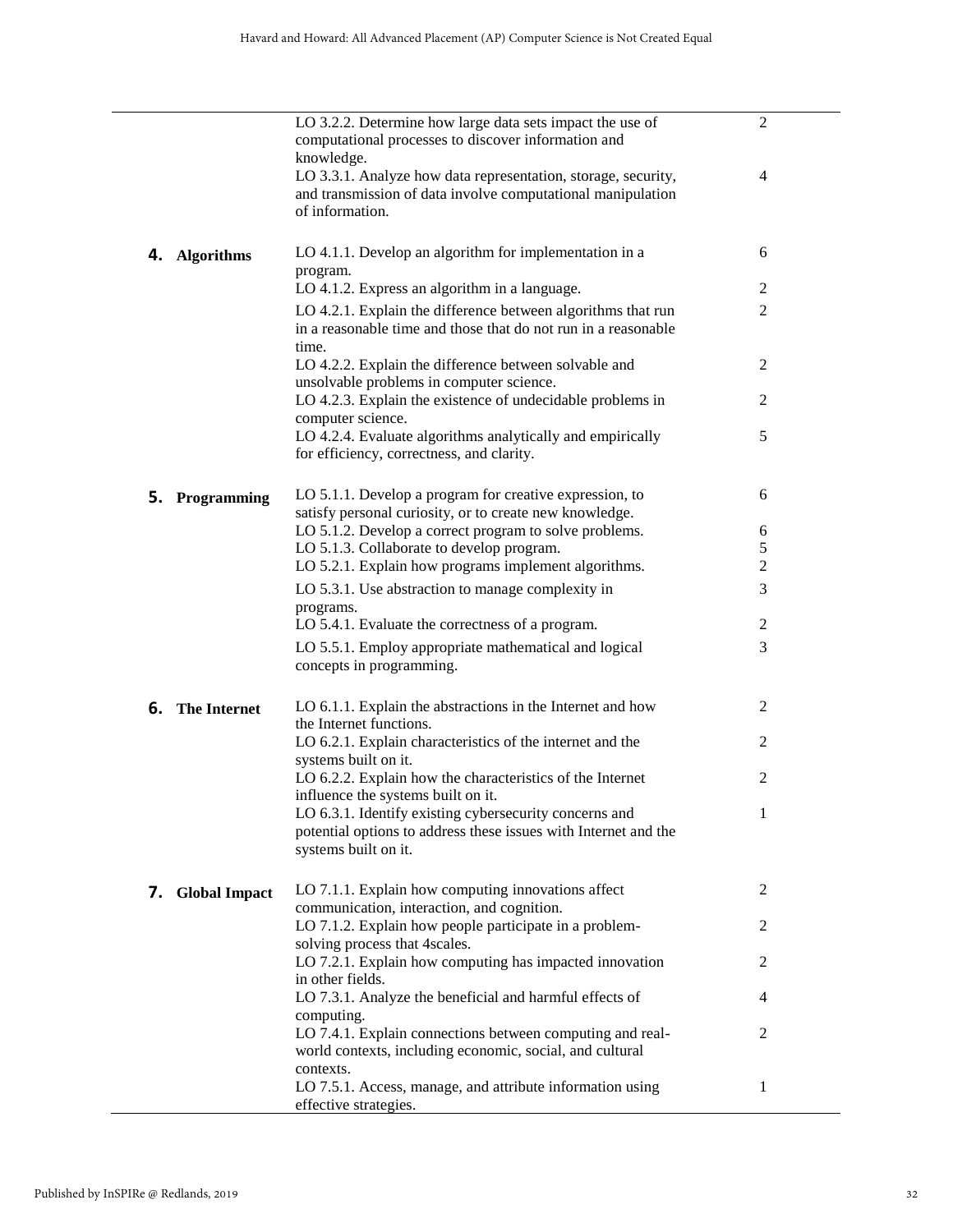|                                                                |                                                 | LO 7.5.2. Evaluate outline and print sources for                                                                       | 5                                               |  |  |  |
|----------------------------------------------------------------|-------------------------------------------------|------------------------------------------------------------------------------------------------------------------------|-------------------------------------------------|--|--|--|
|                                                                |                                                 | appropriateness and credibility.                                                                                       |                                                 |  |  |  |
| Table A2. Computer Science A Framework and Depth of Knowledge. |                                                 |                                                                                                                        |                                                 |  |  |  |
|                                                                | <b>Big Idea</b>                                 | <b>Learning Objective</b>                                                                                              | <b>Bloom's Revised</b><br><b>Taxonomy Score</b> |  |  |  |
| 1.                                                             | <b>Object-Oriented</b><br><b>Program Design</b> | Program and Class Design                                                                                               | 6                                               |  |  |  |
|                                                                |                                                 | Problem analysis                                                                                                       | 4                                               |  |  |  |
|                                                                |                                                 | Data abstraction and encapsulation                                                                                     | 6                                               |  |  |  |
|                                                                |                                                 | Class specifications, interface specifications,<br>relationships ("is-a", "has-a"),<br>and extension using inheritance | 5                                               |  |  |  |
|                                                                |                                                 | Code reuse                                                                                                             | 6                                               |  |  |  |
|                                                                |                                                 | Data representation and algorithms                                                                                     | 6                                               |  |  |  |
|                                                                |                                                 | Functional decomposition                                                                                               | 5                                               |  |  |  |
| 2.                                                             | Program<br>Implementation                       | Implementation techniques                                                                                              | 5                                               |  |  |  |
|                                                                |                                                 | Top-down                                                                                                               | 5                                               |  |  |  |
|                                                                |                                                 | Bottom-up                                                                                                              | 5                                               |  |  |  |
|                                                                |                                                 | Object-oriented                                                                                                        | 6                                               |  |  |  |
|                                                                |                                                 | Encapsulation and information hiding                                                                                   | 5                                               |  |  |  |
|                                                                |                                                 | Procedural abstraction                                                                                                 | 6                                               |  |  |  |
|                                                                |                                                 | Programming constructs                                                                                                 | 2                                               |  |  |  |
|                                                                |                                                 | Primitive Types vs. Reference types                                                                                    | 4                                               |  |  |  |
|                                                                |                                                 | Declaration (constants, variables, methods,<br>classes, interfaces)                                                    | 3                                               |  |  |  |
|                                                                |                                                 | Text output using System.out.print and<br>System.out.println                                                           | 4                                               |  |  |  |
|                                                                |                                                 | Control (method call, sequential and<br>conditional execution, iteration, and<br>recursion)                            | $\overline{4}$                                  |  |  |  |
|                                                                |                                                 | Expression evaluation (numeric, String,<br>Boolean expressions and DeMorgan's Law)                                     | 5                                               |  |  |  |
|                                                                | <b>3.</b> Program Analysis                      | Testing                                                                                                                | 4                                               |  |  |  |
|                                                                |                                                 | Development of appropriate test cases, boundary<br>cases                                                               | 4                                               |  |  |  |
|                                                                |                                                 | Unit testing                                                                                                           | 4                                               |  |  |  |
|                                                                |                                                 | Integration testing                                                                                                    | 4                                               |  |  |  |
|                                                                |                                                 | Debugging                                                                                                              | 5                                               |  |  |  |
|                                                                |                                                 | Error categories: compile-time, run-time, logic                                                                        | 5                                               |  |  |  |
|                                                                |                                                 | Error Identification and correction                                                                                    | 5                                               |  |  |  |
|                                                                |                                                 | Techniques such as using a debugger, hand<br>tracing code                                                              | 5                                               |  |  |  |
|                                                                |                                                 | Runtime exceptions                                                                                                     | 2                                               |  |  |  |
|                                                                |                                                 | Program correctness (pre- and post-conditions,<br>assertions)                                                          | 2                                               |  |  |  |
|                                                                |                                                 | Algorithm analysis (execution counts and run<br>time comparisons)                                                      | 4                                               |  |  |  |